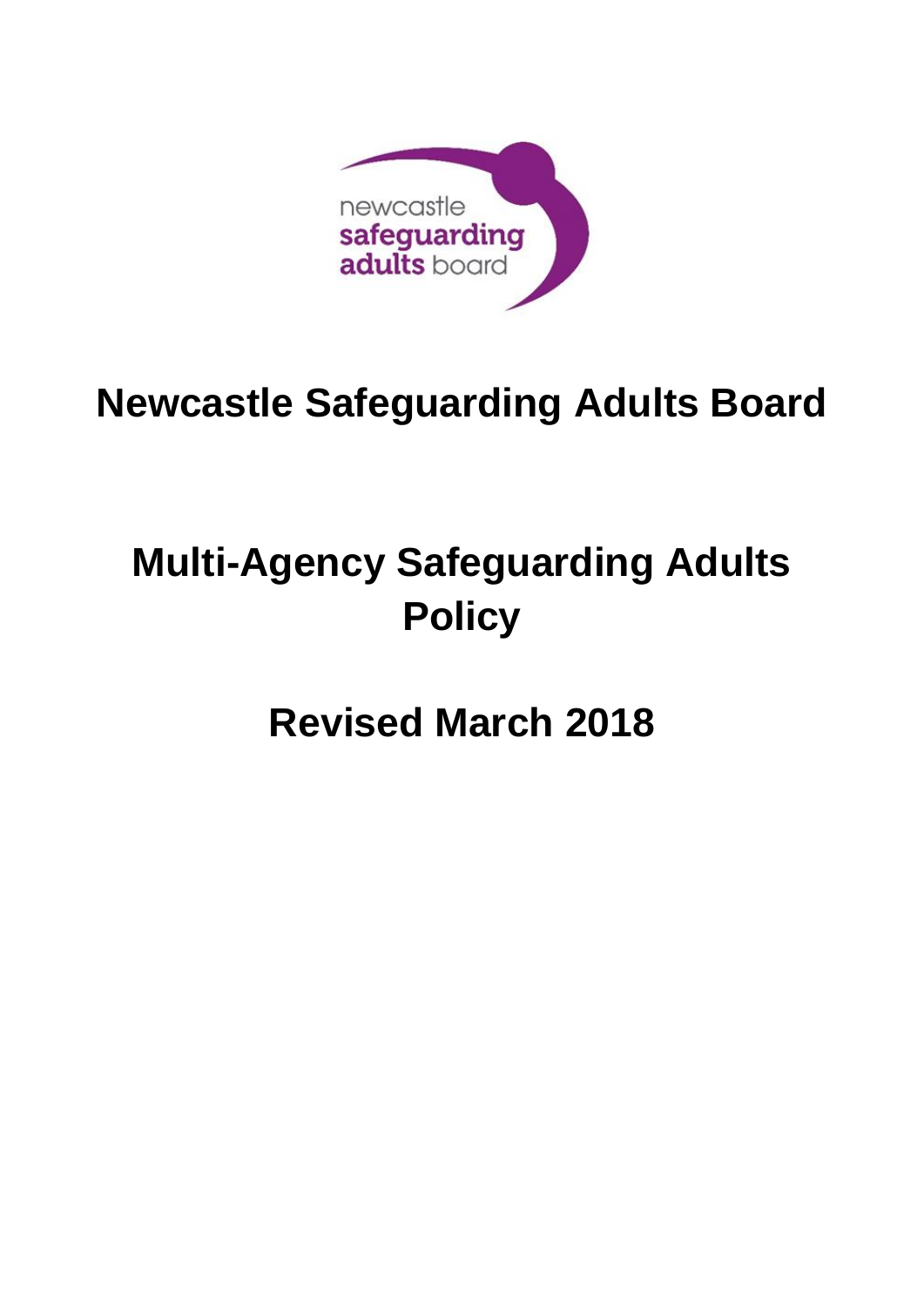# **If you have a concern that someone is being abused or neglected then you must take action.**

# **In an emergency always contact the Police or emergency services: 999**

# **Adult Safeguarding**

If your concern is about an adult contact: Community Health and Social Care Direct: 0191 278 8377 Emergency Duty Team (out of hours): 0191 278 7878

# **Child Safeguarding**

If your concern is about a child contact: Initial Response Service: 0191 277 2500 Emergency Duty Team (out of hours): 0191 278 7878

contact the local council for that area.

For more information about safeguarding adults in Newcastle visit our web pages: [http://www.newcastle.gov.uk/care-and-wellbeing/adult-social](http://www.newcastle.gov.uk/care-and-wellbeing/adult-social-care/safeguarding-adults)[care/safeguarding-adults](http://www.newcastle.gov.uk/care-and-wellbeing/adult-social-care/safeguarding-adults)

If you have a concern about an adult or child who is being abused or neglected in a different area (e.g. outside of Newcastle upon Tyne), please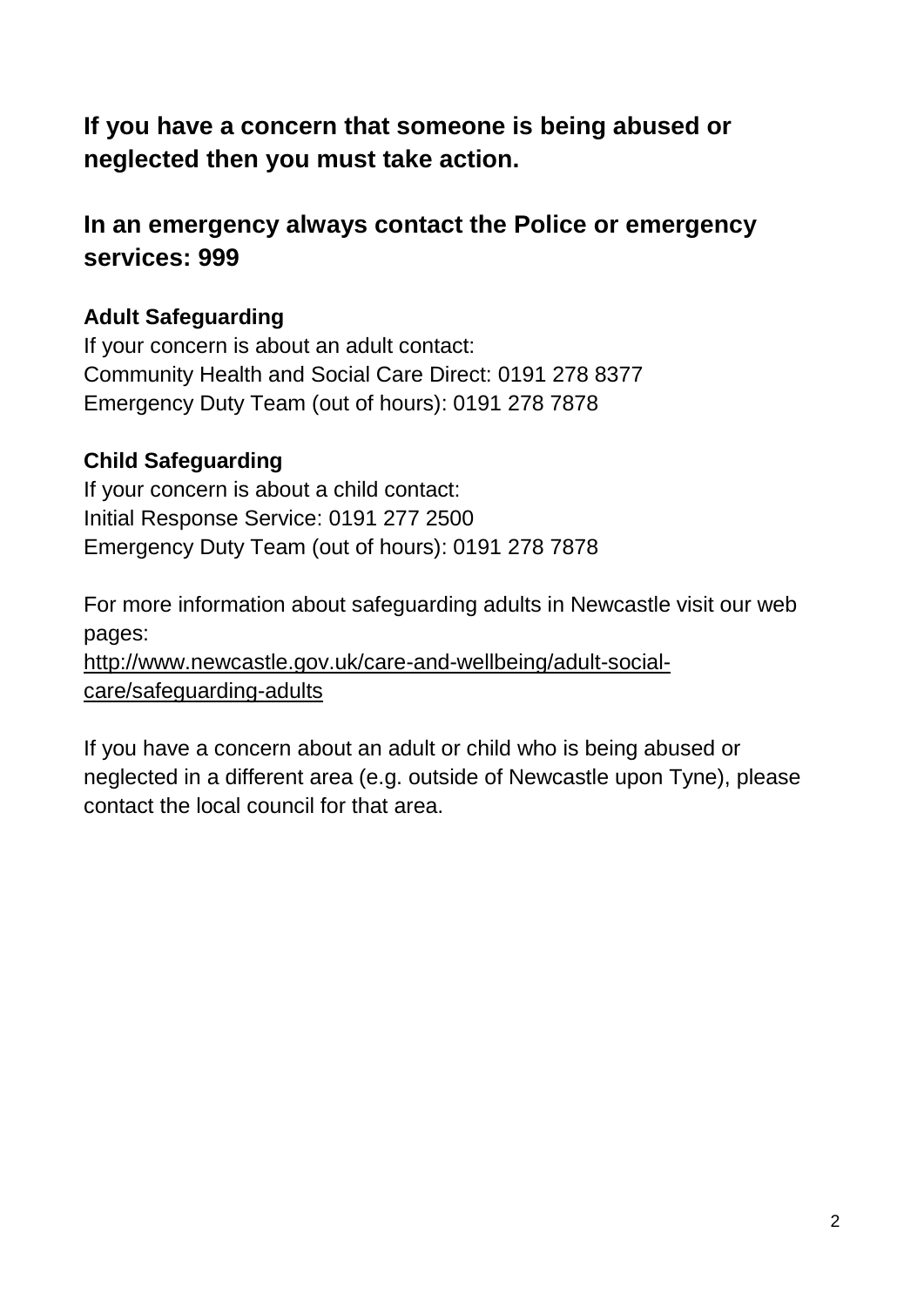# **Contents**

|   | <b>Section</b>                                            | <b>Page</b> |
|---|-----------------------------------------------------------|-------------|
| 1 | <b>Introduction</b>                                       | 4           |
| 2 | <b>Newcastle Safeguarding Adults Board</b>                | 4           |
| 3 | <b>Scope</b>                                              | 5           |
|   | Who does this policy safeguard?                           |             |
|   | Cross-boundary concerns                                   |             |
|   | Who needs to follow this policy?                          |             |
|   | Abuse                                                     |             |
| 4 | <b>Principles</b>                                         | 11          |
| 5 | Dealing with alleged abuse or neglect                     | 12          |
| 6 | <b>Prevention</b>                                         | 15          |
| 7 | Key roles and responsibilities                            | 18          |
|   | The adult who has been abused or is at risk of abuse      |             |
|   | Family members or friends of the adult who has been       |             |
|   | abused or is at risk of abuse                             |             |
|   | Advocacy                                                  |             |
|   | <b>Front line staff</b>                                   |             |
|   | <b>Managers</b>                                           |             |
|   | <b>Senior Managers</b>                                    |             |
|   | <b>Newcastle City Council</b>                             |             |
|   | <b>NHS Services</b>                                       |             |
|   | Northumbria Police                                        |             |
|   | <b>National Probation Service and Northumbria</b>         |             |
|   | <b>Community Rehabilitation Company</b>                   |             |
|   | <b>Care Quality Commission</b>                            |             |
|   | Service providers                                         |             |
|   | Commissioners                                             |             |
|   | <b>Complaints and Patients Advice and Liaison Service</b> |             |
|   | <b>The Coroner</b>                                        |             |
| 8 | <b>Related policies and procedures</b>                    | 29          |
| 9 | <b>Dissemination and review</b>                           | 31          |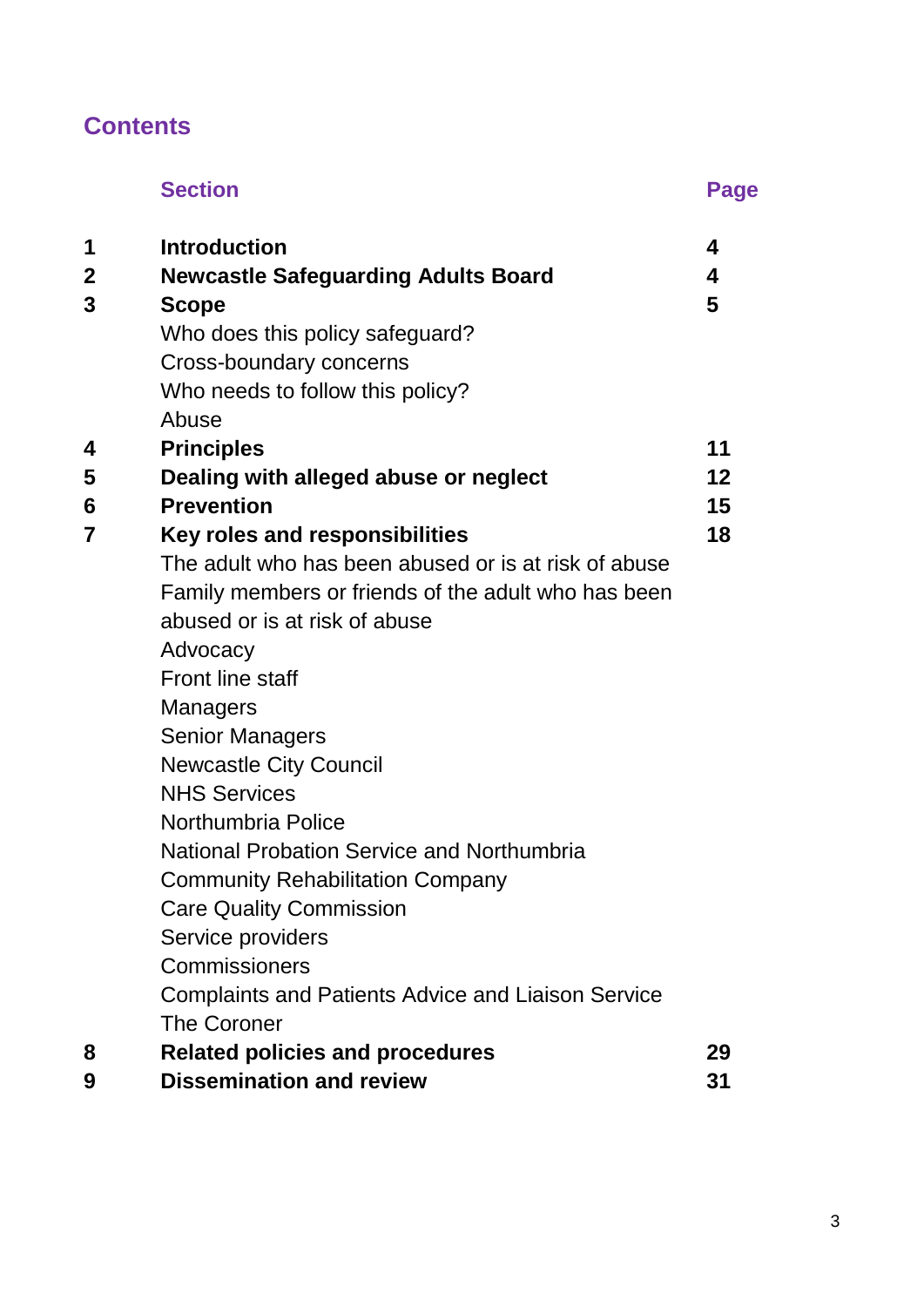# **1. Introduction**

The Newcastle Safeguarding Adults Board works in partnership to ensure that adults, with care and support needs, are protected from abuse and neglect. We wish to ensure that anyone raising a concern that an adult, with care and support needs, is being abused or neglected is taken seriously and it is acted on promptly and appropriately.

This multi-agency policy confirms the priority we give to safeguarding adults, outlines the principles and definitions that underpin this work, and describes how agencies will fulfil their statutory duties under the Care Act 2014.

The policy is supported by the multi-agency procedures and practice guidance produced in partnership with the key agencies in Newcastle. By defining different kinds of abuse and outlining what should happen when confronted with possible abuse, we set out an agreed procedure to be followed. Together, these documents will help to clarify the safeguarding responsibilities of those people working or volunteering with adults.

Additionally, we are committed to providing learning and development opportunities for all staff to support them in their safeguarding responsibilities.

Mistreatment and abuse of any person is not acceptable. Doing nothing is not an option. Your actions can help make a difference.

# **2. Newcastle Safeguarding Adults Board**

Newcastle Safeguarding Adults Board (NSAB) is the statutory multi-agency partnership responsible for helping and protecting adults in Newcastle who are experiencing, or at risk of, abuse or neglect. The NSAB ensures this by assuring itself of the local safeguarding adults arrangements including how partners act to help and protect adults.

Members of the NSAB are signatories to this policy and its associated procedures.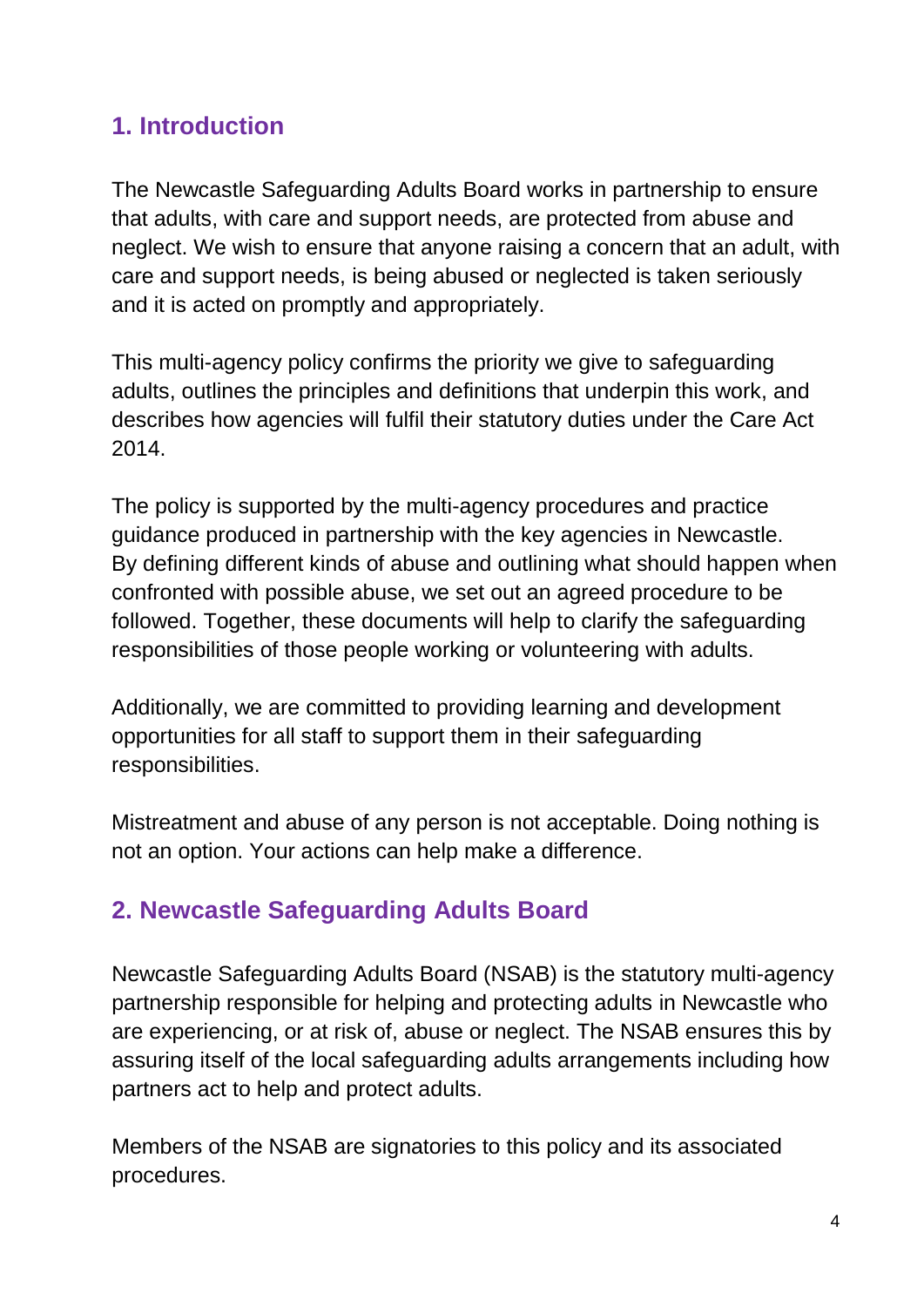The following organisations are members of the NSAB:

- National Probation Service, Northumbria
- Newcastle City Council
- NHS Newcastle Gateshead CCG
- The Newcastle upon Tyne Hospitals NHS Foundation Trust
- NHS England
- Northumberland Tyne and Wear NHS Foundation Trust
- Northumbria Police
- Northumbria Community Rehabilitation Company
- Tyne and Wear Fire and Rescue Service
- Your Homes Newcastle
- Community and Voluntary Sector.

# **3. Scope**

#### **Who does this policy safeguard?**

This policy and accompanying procedural guidance is intended to safeguard any adult who:

- is aged 18 or over; and
- has needs for care and support (whether or not those needs are being met); and
- is experiencing, or is at risk of, abuse or neglect; and
- as a result of those needs is unable to protect him or herself against the abuse or neglect or the risk of it.

These adults may previously have been defined as a "vulnerable adult" or an "adult at risk". The adult experiencing, or at risk of abuse or neglect will hereafter be referred to as the adult/adults throughout this policy and procedures.

This definition includes those at greater risk to a range of abuses because of physical, mental, sensory, learning or cognitive disabilities or illnesses, substance misuse or brain injury. It includes the carers, family and friends of those people, who provide care to them on an unpaid basis. It includes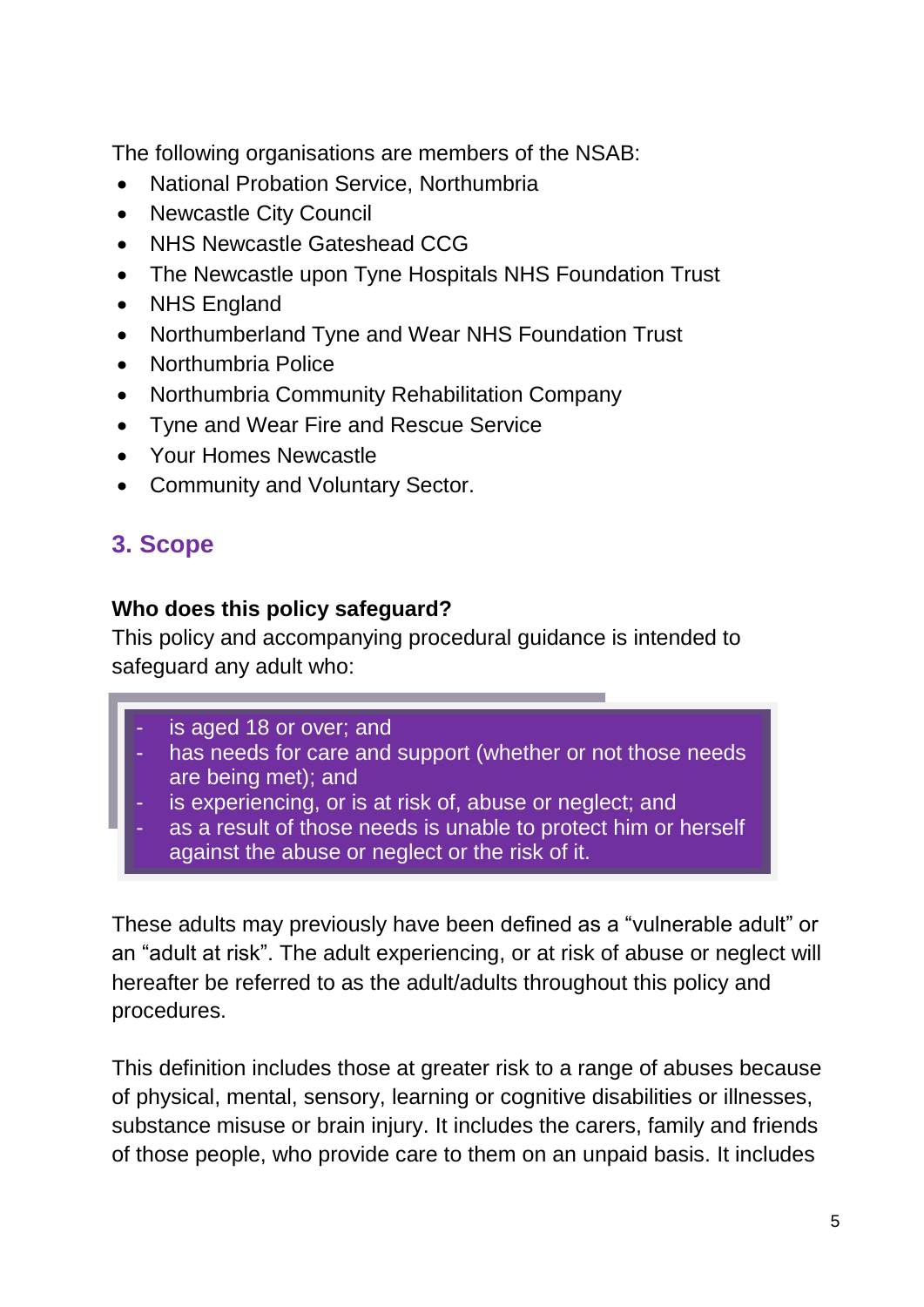those adults who purchase their own care through personal budgets, those who fund their own care; and those whose care is funded by local authorities and/or health services.

Where someone is aged 18 or over but is still receiving children's services and a safeguarding issue is raised, the matter should be dealt with through this policy and procedure. Please see **Safeguarding Transition Protocol** for more information.

Subject to the criteria being met in section 3, this policy and procedure applies to adults who are in Prison or Approved Premises.

The criteria for safeguarding adults procedures is different to the eligibility criteria for adult social care. Statutory adult safeguarding duties apply equally to those adults with care and support needs regardless of whether those needs are being met, regardless of whether the adult lacks mental capacity or not, and regardless of setting.

Being disabled or ill does not necessarily mean that a person is unable to take care of themselves or protect themselves from abuse or exploitation. However, research tells us that generally the more dependent a person is on the help of others with the tasks of day to day living (e.g. personal and health care, eating and drinking, mobility, finances) the more vulnerable he or she is likely to be. This is especially so where there is also a degree of mental incapacity or mental disorder that affects the person's ability to make informed decisions and exercise choice.

Furthermore, the NSAB recognises its public duty to protect the human rights of all citizens, including those who are the subject of concern but are not covered by this policy, or those who are not the subject of the initial concern. It recognises that this duty is the responsibility of each of its member organisations, who through a shared network of initiatives, will offer signposting, advice and support services aimed at enabling all people to live lives that are free from violence, harassment, humiliation and degradation.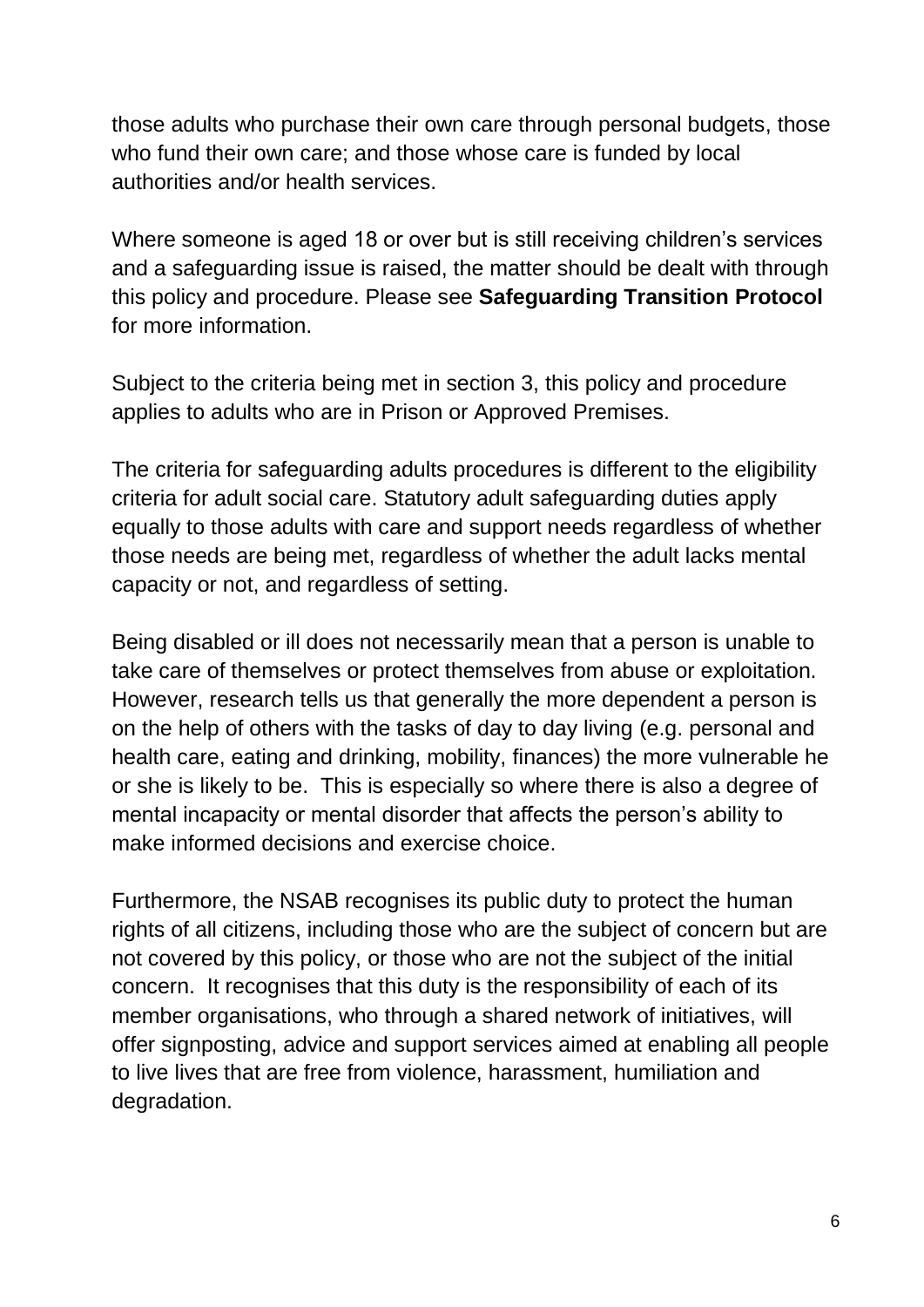# **Cross-boundary concerns**

Overall responsibility for co-ordinating the safeguarding adults process lies with the local authority where the alleged abuse or neglect occurred. The ordinary residence of the adult does not matter<sup>1</sup>. If the abuse directly or indirectly affects a person either placed by, or ordinarily resident in, another local authority area then they must be involved in the Safeguarding Adults Enquiry.

The principles are:

- The local authority where the abuse or neglect occurred will have overall responsibility for co-ordinating the Safeguarding Adults Enquiry and for ensuring clear communication with all other local authorities, especially with regards to scheduling meetings.
- The local authority where the adult is ordinarily resident will have a continuing duty of care to the adult whom the concern is about.
- The local authority where the adult is ordinarily resident will contribute to the Enquiry as required, and maintain overall responsibility for the individual.
- The local authority where the adult is ordinarily resident should ensure that the provider, in service specifications, has arrangements in place for safeguarding adults which link with the host authority's multi-agency safeguarding adults policy and procedure.

# **Who needs to follow this policy?**

This policy is for all organisations and people working or volunteering with adults in Newcastle. Single-agency safeguarding adults policies and associated procedural guidance must reflect this multi-agency policy and procedure.

The following agencies have a duty to cooperate<sup>2</sup> with this policy and associated procedures:

- Local authorities
- NHS England
- Clinical Commissioning Groups (CCGs)

**.** 

<sup>&</sup>lt;sup>1</sup> "This section *(section 42)* applies where a local authority has reasonable cause to suspect that an adult in its area (whether or not ordinarily resident)…" Care Act 2014

<sup>2</sup> Care Act 2014 Section 6(7)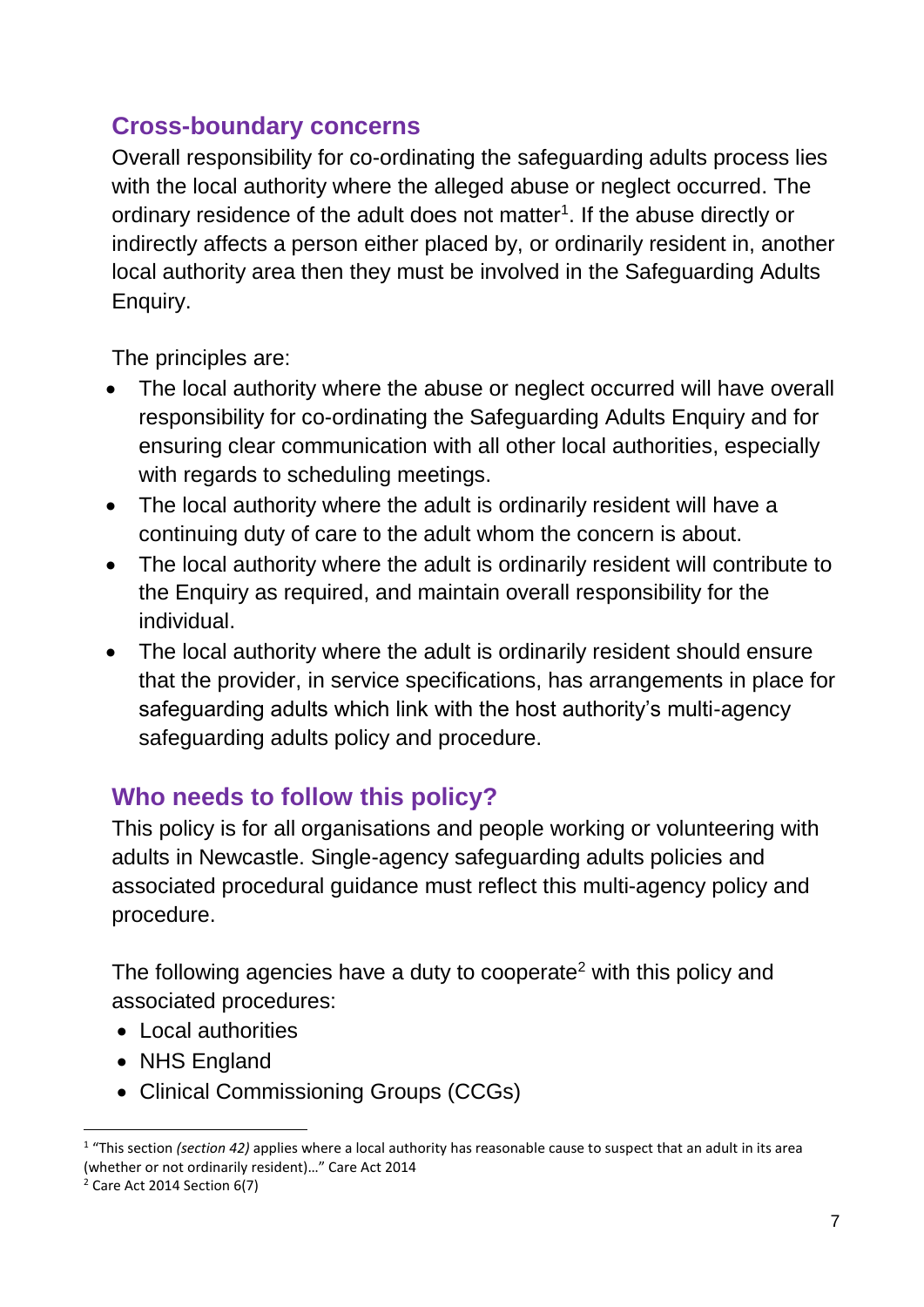- NHS trusts and NHS Foundation Trusts
- Department for Work and Pensions
- The Police
- Prisons
- Probation Services.

Newcastle City Council must cooperate with other agencies or bodies, as appropriate, in order to exercise its safeguarding adults functions<sup>3</sup> including but not limited to:

- General practitioners
- Dentists
- **Pharmacists**
- NHS hospitals and community healthcare services
- Housing, health and care providers.

# **Abuse**

Abuse and neglect can take many forms. Professionals should not be constrained in their view of what constitutes abuse or neglect, and the circumstances of an individual case should always be considered.

Abuse may be:

- A single act or repeated acts;
- an opportunistic act or a form of serial abusing where the perpetrator seeks out and "grooms" individuals;
- an act of neglect or a failure to act;
- multiple in form (many situations involve more than one type of abuse);
- deliberate or the result of negligence or ignorance;
- a crime.

For the purposes of this policy, abuse is categorised as follows:

# **Discriminatory**

Including forms of harassment, bullying, slurs, isolation, neglect, denial of access to services or similar treatment; because of race, gender and gender identity, age, disability, religion or because someone is lesbian, gay,

**.** 

<sup>3</sup> Care Act 2014 Section 6(7)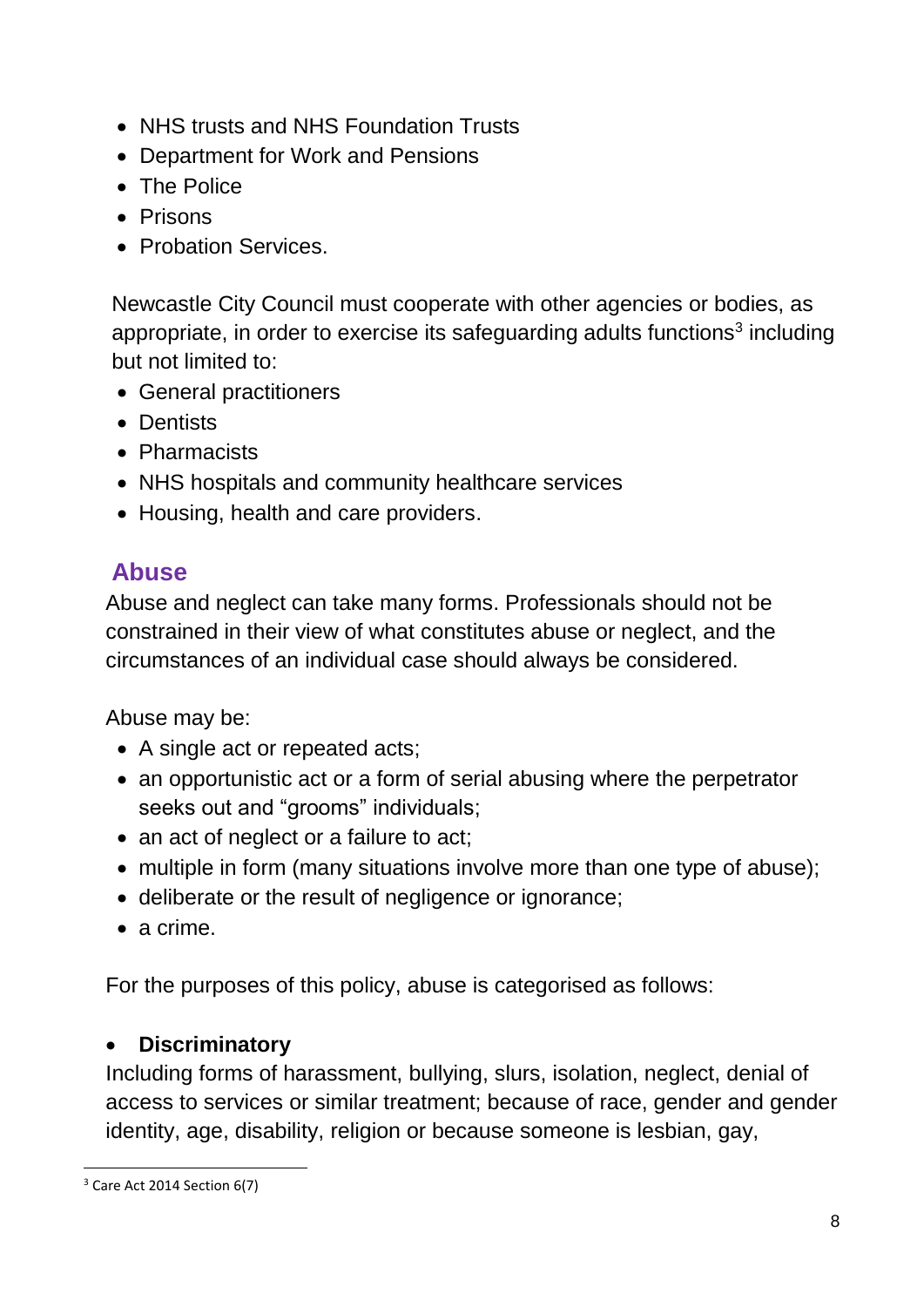bisexual or transgender. This includes racism, sexism, ageism, homophobia or any other form of hate incident or crime.

# **Domestic abuse or violence**

Including an incident or a pattern of incidents of controlling, coercive or threatening behaviour, violence or abuse, by someone who is, or has been, an intimate partner or family member regardless of gender or sexual orientation. This includes psychological/emotional, physical, sexual, financial abuse; so called 'honour' based violence, forced marriage or Female Genital Mutilation (FGM).

# **Financial or material**

Including theft, fraud, internet scamming, exploitation, coercion in relation to an adult's financial affairs or arrangements, including in connection with wills, property, inheritance or financial transactions, or the misuse or misappropriation of property, possessions or benefits.

# **Modern slavery**

Encompasses slavery, human trafficking, forced labour and domestic servitude. Traffickers and slave masters use whatever means they have at their disposal to coerce, deceive and force individuals into a life of abuse, servitude and inhumane treatment.

# **Neglect and acts of omission**

Including ignoring medical, emotional or physical care needs, failure to access appropriate health, care and support or educational services, the withholding of the necessities of life, such as medication, adequate nutrition and heating.

# **Organisational (sometimes referred to as institutional)**

Including neglect and poor care practice within an institution or specific care setting such as a hospital or care home, for example, or in relation to care provided in a person's own home. This may range from one off incidents to on-going ill treatment. It can be through neglect or poor professional practice as a result of the structure, policies, processes and practices within an organisation.

# **Physical**

Including assault, hitting, slapping, pushing, burning, misuse of medication, restraint or inappropriate physical sanctions.

# **Psychological (sometimes referred to as emotional)**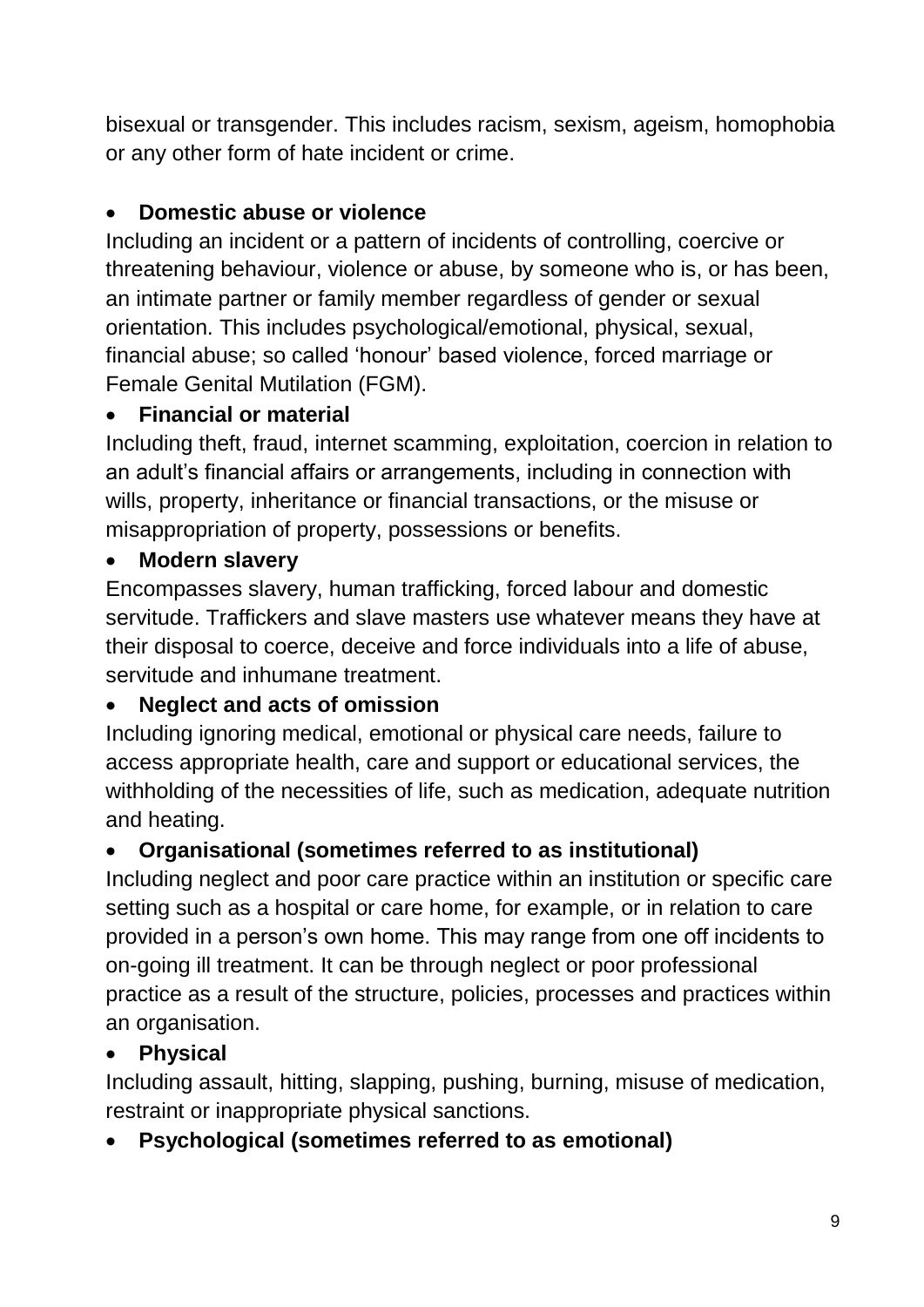Including threats of harm or abandonment, deprivation of contact, humiliation, blaming, controlling, intimidation, coercion, harassment, verbal abuse, cyber-bullying, isolation or unreasonable and unjustified withdrawal of services or support networks.

# **Sexual**

Including rape, indecent exposure, sexual assault, sexual acts, sexual harassment, inappropriate looking or touching, sexual teasing or innuendo, sexual photography, subjection to pornography or witnessing sexual acts to which the adult has not consented or was pressured into consenting. It also includes sexual exploitation which is exploitative situations, contexts and relationships where the person receives "something" (e.g. food, accommodation, drugs, alcohol, mobile phones, cigarettes, gifts, money) or perceived friendship/relationship as a result of them performing, and/or another or others performing sexual acts.

# **Self-neglect**

Includes a person neglecting to care for their personal hygiene, health or surroundings; or an inability to provide essential food, clothing, shelter or medical care necessary to maintain their physical and mental health, emotional wellbeing and general safety. It includes behaviour such as hoarding.

The response to the concern of abuse or neglect will be proportionate to the level of harm that has occurred or may occur. There is a **Risk Threshold Tool** which explains the types of response that can be expected.

The seriousness of harm, or extent of the abuse, is not always clear at the point of concern or referral. All reports of suspicions or concerns should be approached with an open mind.

Abuse can be perpetrated by anyone and can occur in any relationship. More often, people are abused by someone who is well known to them.

Abusers may be:

- Spouses/partners
- Other family members
- Neighbours
- Friends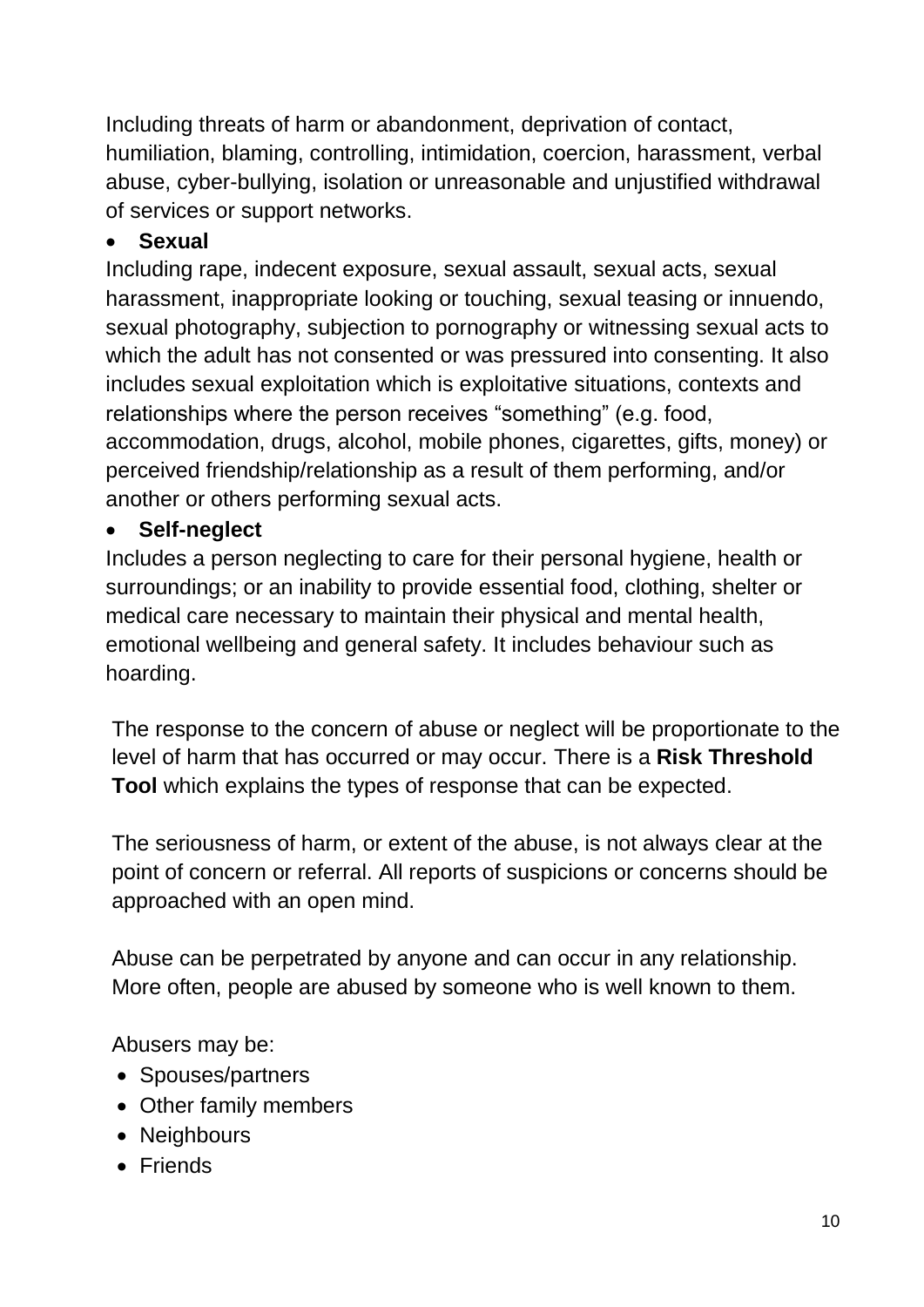- Acquaintances
- Local Residents
- People who deliberately exploit adults they perceive as vulnerable to abuse
- Paid staff or professionals
- Volunteers
- Strangers.

Abuse often occurs where the person who is abusing is in a more powerful position than the person who is being abused. In some instances, the abuser themselves may be at risk of, or vulnerable to, abuse.

Abuse can take place anywhere, including in people's own homes, in the homes of their family or friends, in a public place, in care settings such as hospitals or care homes, at places of work or education.

# **4. Principles**

# **Guiding principles and values**

Safeguarding adults means protecting an adult's right to live in safety, free from abuse and neglect. It is about people and organisations working together to prevent and stop both the risks and experience of abuse or neglect, while at the same time making sure that the adult's wellbeing is promoted.

The NSAB is committed to ensuring that all adults have the right to:

- live their lives free from fear, violence, harassment, humiliation, degradation, abuse and neglect
- be safeguarded from harm and exploitation
- be protected from mistreatment and abuse; and
- live an independent lifestyle and to make choices, even if some of those choices involve a degree of risk.

In recognition of this, the NSAB identifies the following principles (from the Care Act 2014) and commitments that underpin safeguarding adults work in Newcastle. We are committed to ensuring that: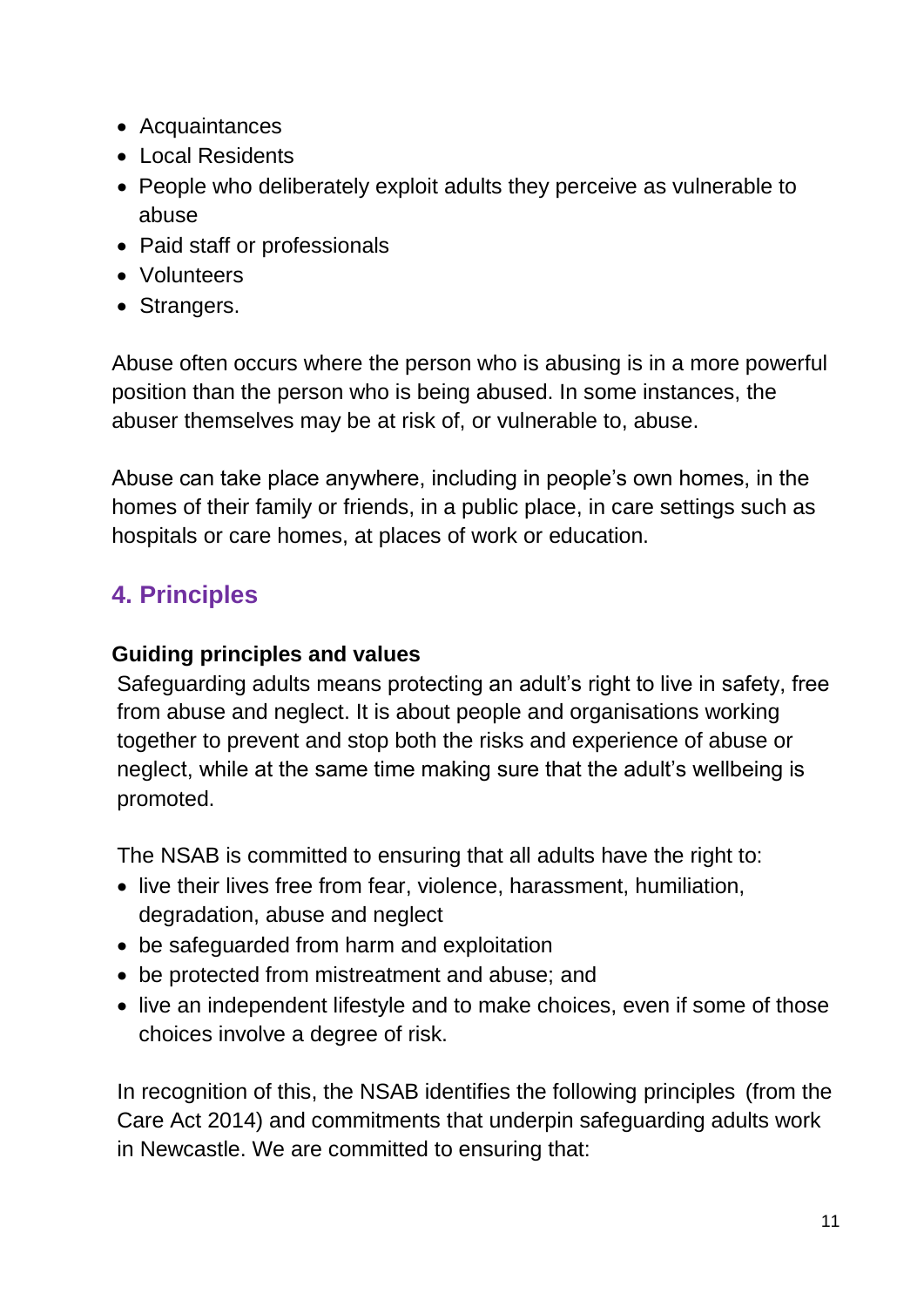- **Empowerment.** We ask people what outcomes they want as a result of the safeguarding adults process and these directly inform what happens.
- **Protection.** We help and support people to report abuse. We support people to be involved in the safeguarding adults process to the extent to which the adult wants.
- **Prevention.** We can effectively identify and appropriately respond to signs of abuse and suspected criminal offences and take action before harm occurs. We make everyone aware, through provision of appropriate training and guidance, of how to recognise signs and take any appropriate action to prevent abuse occurring.
- **Proportionality.** We work in the best interests of the adult and undertake the least intrusive response appropriate to the risk that is presented.
- **Partnership.** We will work together to place the welfare of individuals above organisational boundaries. We have effective local informationsharing and multi-agency partnership arrangements in place and staff understand these.
- **Accountability.** The roles of the agencies are clear, together with the lines of accountability. Staff understand what is expected of them and others. Agencies recognise their responsibilities to each other, act upon them and accept collective responsibility for safeguarding arrangements.

In addition to these principles, the NSAB recognises the importance of ensuring that safeguarding adults interventions are person-led and outcome-focused. This means that all partners will have regard to the views, wishes, feelings and beliefs of the adult whom the concern is about in determining what action to take.

# **5. Dealing with alleged abuse or neglect**

This section does not cover the detailed procedures for responding to an allegation of abuse or neglect but does cover some of the core considerations and standards that individuals and organisations need to adhere to. Please refer to the procedures for detailed guidance.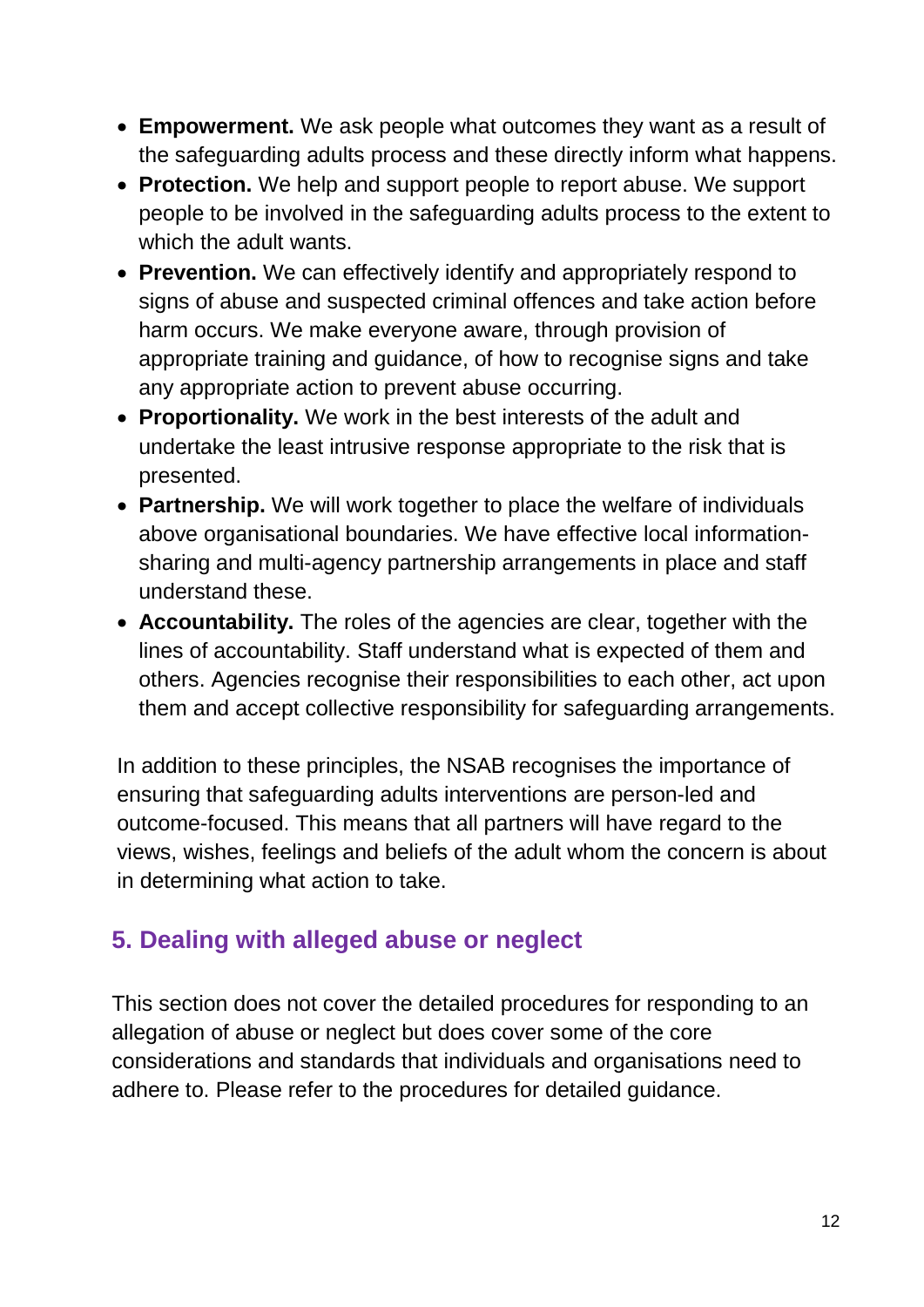Whenever there is concern about a risk of abuse or harm, use of this safeguarding adults policy and associated procedures will enable the risk to be assessed and owned on a multi-agency basis.

The primary focus/point of decision-making must be as close as possible to the adult, and individuals must be supported to make their own choices. The circumstances surrounding any actual or suspected case of abuse will also inform the response.

Adults should be offered support services as appropriate to their needs. This includes support to participate in all aspects of the safeguarding adults process. Under the Care Act 2014, there is a duty to provide independent advocacy for adults who have a substantial difficulty in participating in the safeguarding adults process and where there is no other appropriate adult to represent them<sup>4</sup>.

There is a presumption that adults have the mental capacity to make informed decisions about their lives. If someone has been assessed as not having mental capacity to make decisions about their safety, those decisions will be made in their best interests as set out in the Mental Capacity Act (MCA) 2005 and the MCA Code of Practice.

Where an adult who has mental capacity takes a decision to remain in an abusive situation, consideration must be given to whether the adult is making the decision free from intimidation or coercion, with an understanding of the risks involved, and with access to appropriate services should they change their mind. If it is felt that a person's decision may have been influenced by threat or coercion, and consequently lack validity, consideration will need to be given to their best interests and overriding their consent to take further action.

It is important that decisions made about safeguarding interventions at any one time are not taken to be irreversible or non-negotiable.

Sometimes an adult with mental capacity may not want action to be taken but their consent has to be overridden because: there are risks to others;

**.** 

<sup>4</sup> Care Act Section 68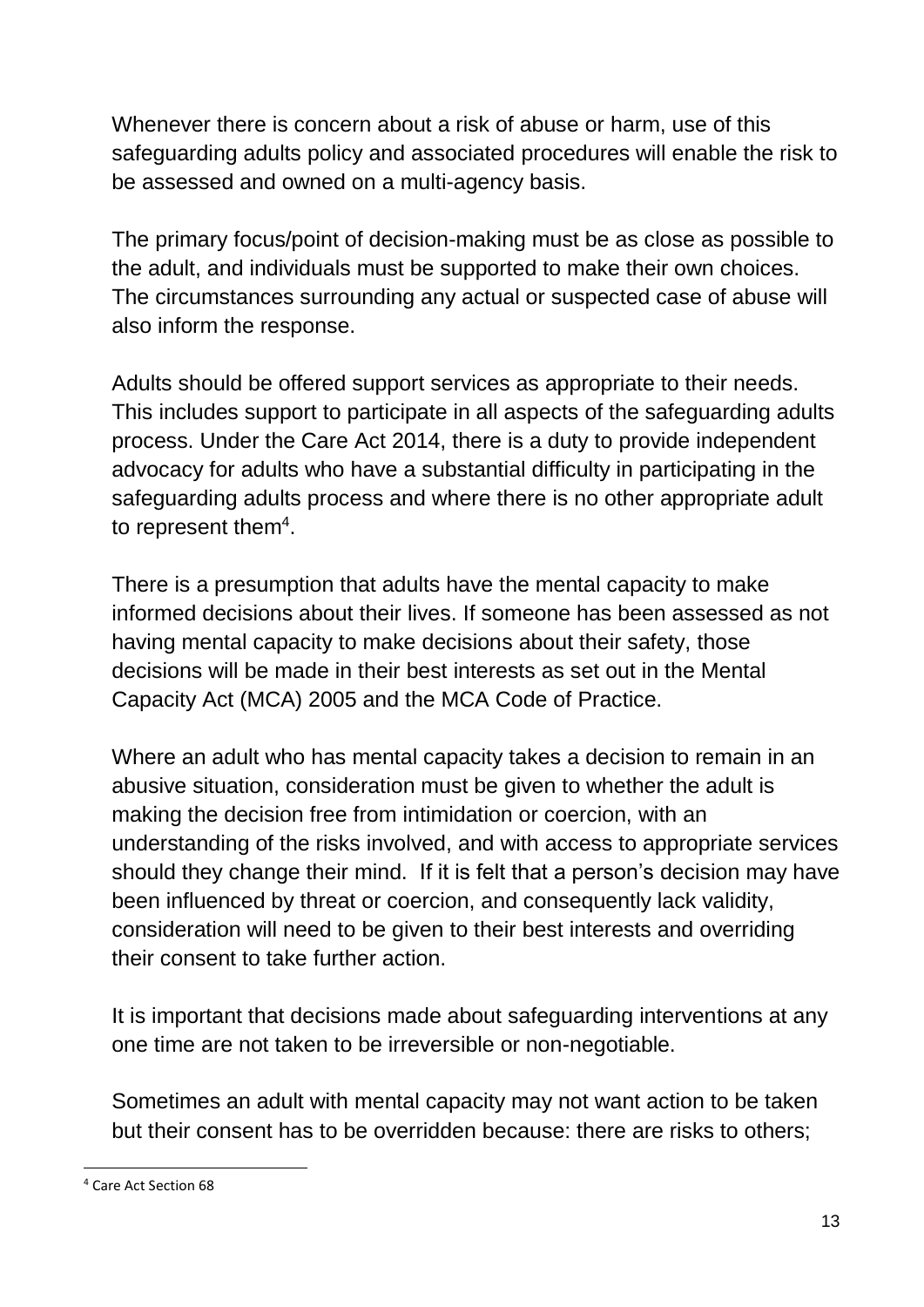there is a risk of serious harm; or a serious crime has occurred or is at risk of occurring.

Adults who have been or are at risk of abuse should be given information, advice and support in a form that they can understand and have their views included in all forums that are making decisions about their lives.

All decisions taken by professionals about a person's life should be timely, reasonable, justified, proportionate, ethical and fully recorded.

Adults have the right to privacy and confidentiality throughout the safeguarding adults process, except where there is a requirement to override this e.g. where it is needed to share the person's information to safeguard others who may be at risk. The need for an adult to be identified should be considered at each stage to ensure it is not shared unless it is absolutely necessary to do so.

Staff have a duty to report promptly any concerns or suspicions that an adult is being, or is at risk of being, abused. Staff should fully understand their role and responsibilities in regard to this policy and procedures and that they know how to recognise abuse and how to report and respond to it.

When a concern is reported on a multi-agency basis to the local authority, Newcastle City Council must make enquiries, or cause others to do so, if they reasonably suspect that an adult who meets the criteria in section 3 is, or is at risk of, being abused or neglected<sup>5</sup>.

Where it is believed that the abuse or neglect is a crime, the Police should be notified as soon as possible.

Actions to protect the adult from abuse should always be given high priority by all organisations involved. Concerns or allegations should be reported without delay and all agencies must cooperate with each-other to protect the adult(s) concerned. Early sharing of information is key to providing an effective response where there are emerging concerns.

**<sup>.</sup>** <sup>5</sup> Care Act Section 42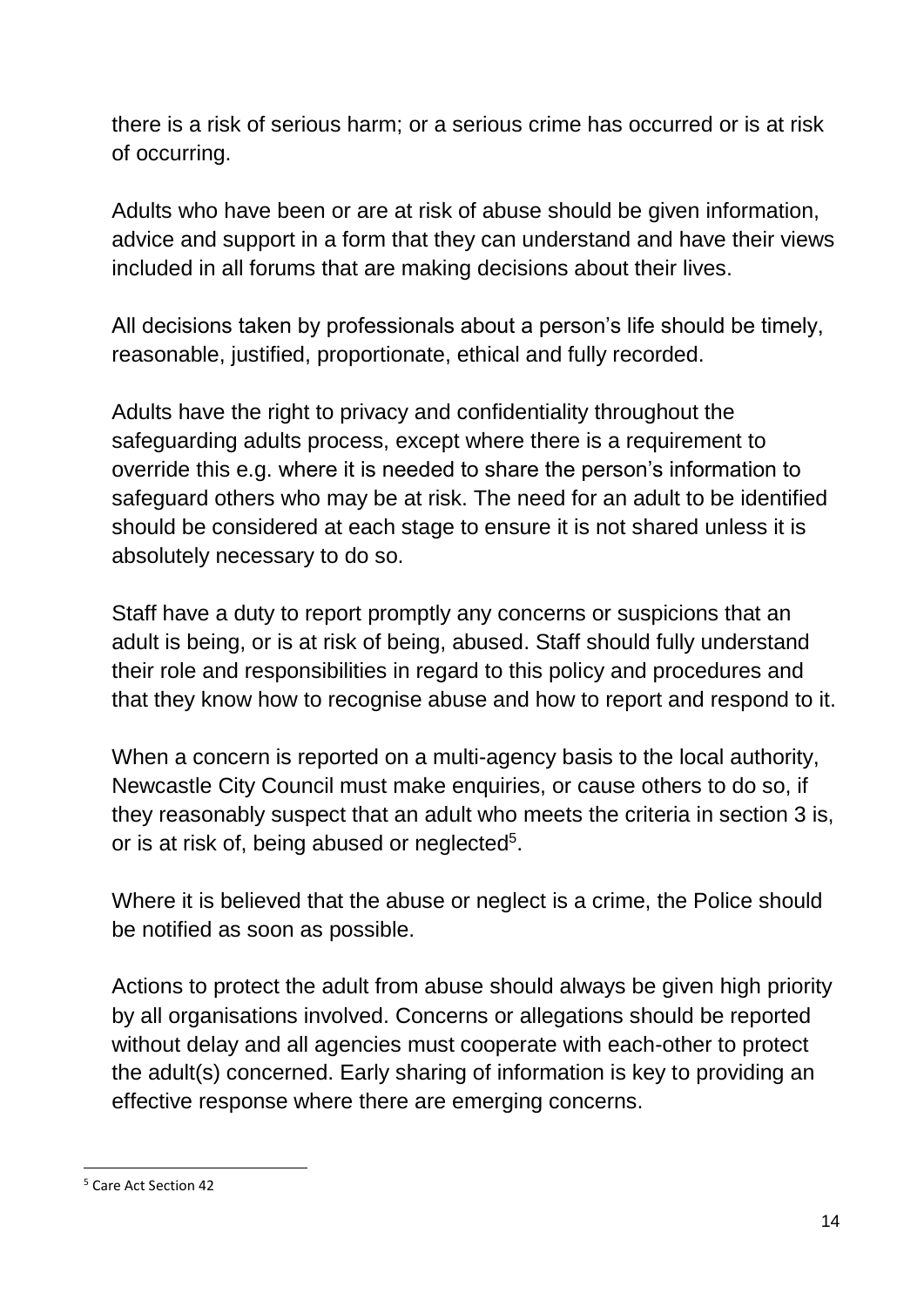Any action taken to stop or prevent abuse must be lawful and proportionate to the risk. Organisations working to safeguard adults at risk should make the dignity, safety and wellbeing of the individual a priority in their actions.

As far as possible organisations must respect the rights of the person causing, or alleged to be causing, harm. If the person alleged to have caused harm is also an adult with care and support needs, then these should be taken into consideration.

Action taken under these procedures does not affect the obligations on partner organisations to comply with their statutory responsibilities, such as notification to regulatory authorities, employment legislation or other regulatory requirements.

Partner organisations will contribute to effective inter-agency working, multidisciplinary assessments and joint working partnerships in order to provide the most effective means of safeguarding adults.

Partner organisations will have information about individuals who may be at risk from abuse and may be asked to share this where appropriate, with due regard to confidentiality and information sharing protocols.

# **6. Prevention**

It is far better to put in place strategies to minimise the likelihood of abuse occurring – preventative strategies – than to deal with abuse after it has happened.

Each of the Newcastle Safeguarding Adults Board members commits themselves to the prevention of abuse and neglect in the development of planning and commissioning processes, as well as within direct service delivery.

Services that deal with crime and disorder, regeneration, and health and well-being will ensure that they are accessible to, influenced by, and monitor the inclusion of people covered by this safeguarding adults policy.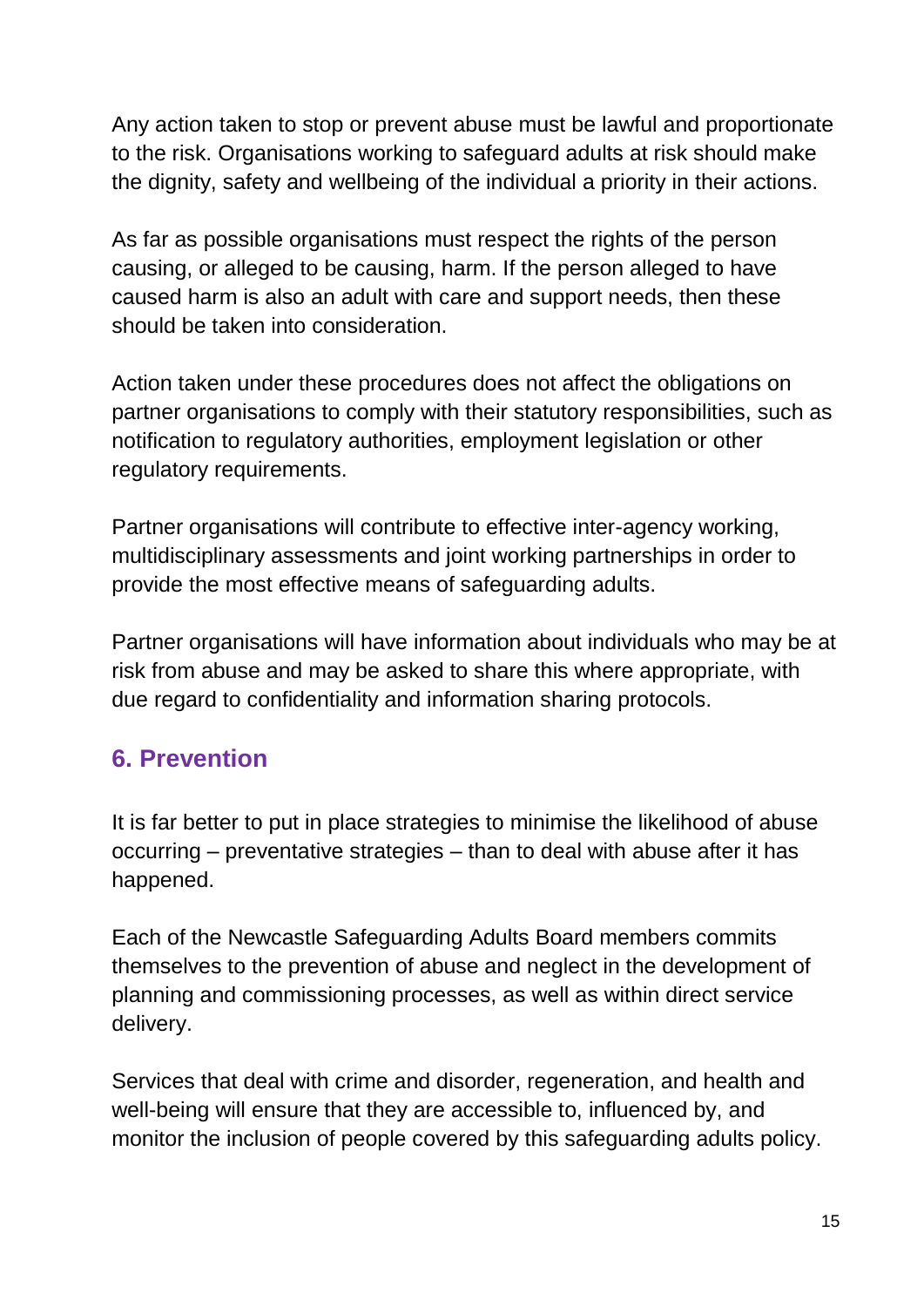Commissioners, regulators and licensing bodies of all services should ensure that services implement appropriate minimum standards that prevent abuse and respond appropriately to safeguarding adults issues. Over and above this, partner agencies can form agreements with local providers encouraging achievement of even higher standards.

Each partner agency will ensure that they are aware of how to make a referral into the Multi-Agency Public Protection Arrangements (MAPPA) for sexual or violent offenders felt to pose a risk to others within the community. Those individuals who are subject to Level 2 or Level 3 MAPPA will have a multi-agency risk management plan in place coordinated by the Police and the National Probation Service.

People can be at risk of abuse whilst they are receiving health and/or care services, whether that is in a care setting or in their own home. Successful prevention of abuse and neglect demands that service providers tackle the factors which contribute to its occurrence at all levels.

All organisations that work with adults (as defined in section 3) should have:

- a clear, well-publicised policy of 'zero-tolerance' of abuse within its organisation;
- a safeguarding adults policy and clear procedural framework that is consistent with this multi-agency policy, and which is publicised and made available to all staff, volunteers, service users and carers in a range of appropriate and accessible formats;
- a clear policy and procedure for reporting to the Police all suspected crimes taking place within its service;
- clear policies against discrimination and harassment towards any person on any grounds;
- a code of conduct or policy compatible with the law for all staff and volunteers, setting clear standards for relationships between people in a position of trust and service users;
- a 'whistle blowing' or 'speaking out' protocol, cross-referenced with these safeguarding adults procedures;
- a commitment to implementing the safeguarding adults information sharing protocol, and to encouraging good communication between staff, managers and stakeholders;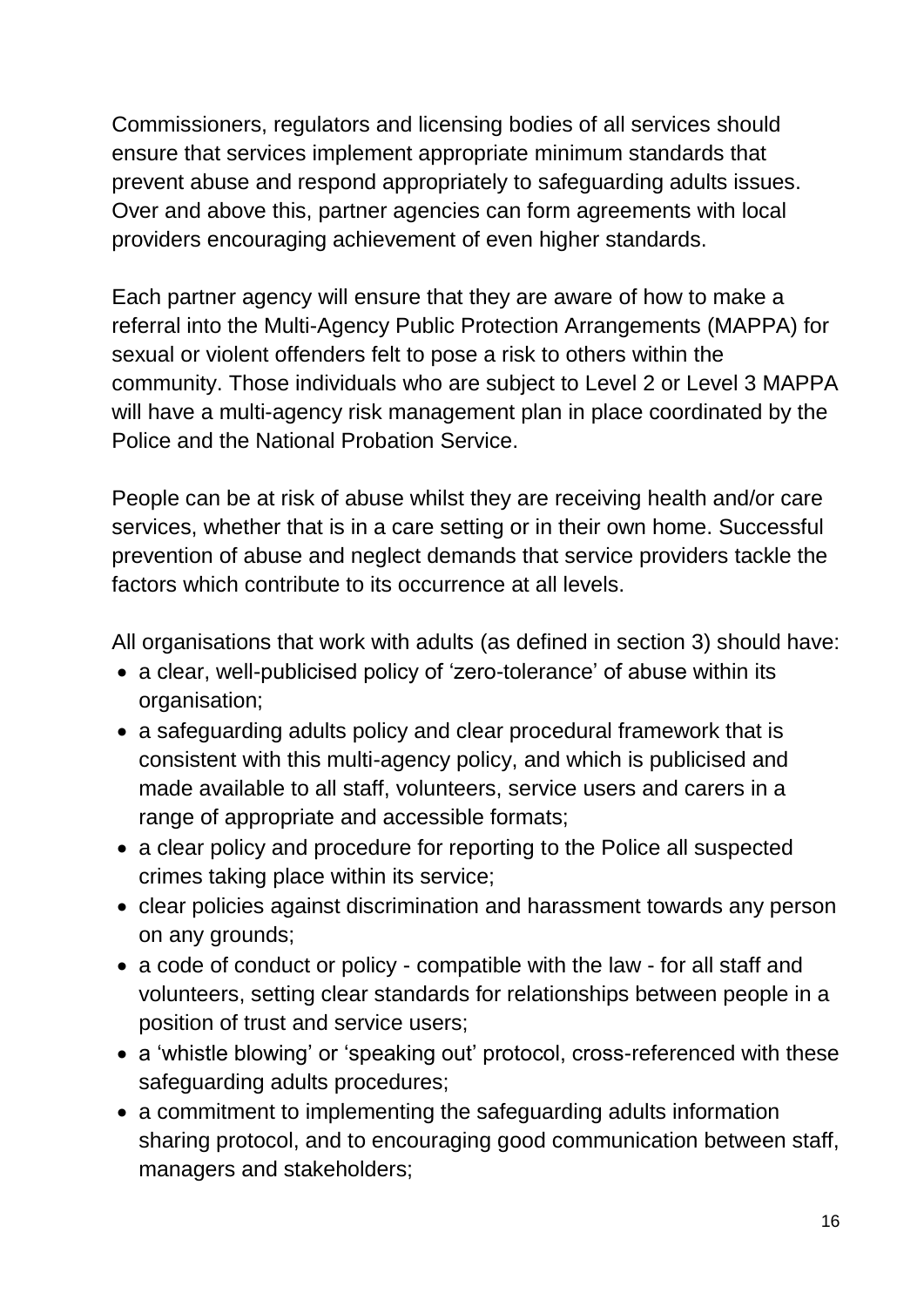- a clear, accessible and well-publicised complaints procedure, which includes information about how to contact and escalate concerns to external bodies such as regulators and service commissioners;
- effective quality assurance and governance processes that are crossreferenced with safeguarding adults issues; and
- a clear policy and procedure for dealing with staff disciplinary and grievance issues.

Additionally each organisation will ensure it has clear operational guidelines in accordance with regulations and best practice in respect of:

- robust recruitment standards:
- the provision of adequate induction and relevant ongoing learning and development. Staff or volunteers will receive clinical and/or management supervision that allows them to reflect on their practice and the impact of their actions on others;
- its response to concerns or allegations that a member of staff has perpetrated or contributed to abuse; and
- referral to the Disclosure and Barring Service (formerly the Independent Safeguarding Authority) of managers, staff or volunteers who are engaged in regulated activity and are believed to have harmed an adult (as defined in section 3) or a child, whether or not that is in the course of their employment.

Health and social care providers particularly will ensure that:

- quidance is in place for staff undertaking personal and intimate care tasks with service users/patients, moving and handling tasks, physical interventions (restraint), control and administration of medicines, handling of finances and risk assessment and risk management;
- they have clear procedures for dealing with, recording, and monitoring: serious incidents; accidents; health and safety issues; violent and challenging behaviour; tissue viability; sexuality and relationships between service users.
- where a safeguarding issue has been identified for a particular individual, that this is reflected in their care/treatment/support plan where relevant. This may include a risk assessment in relation to the person's safety or any risk they may pose to others;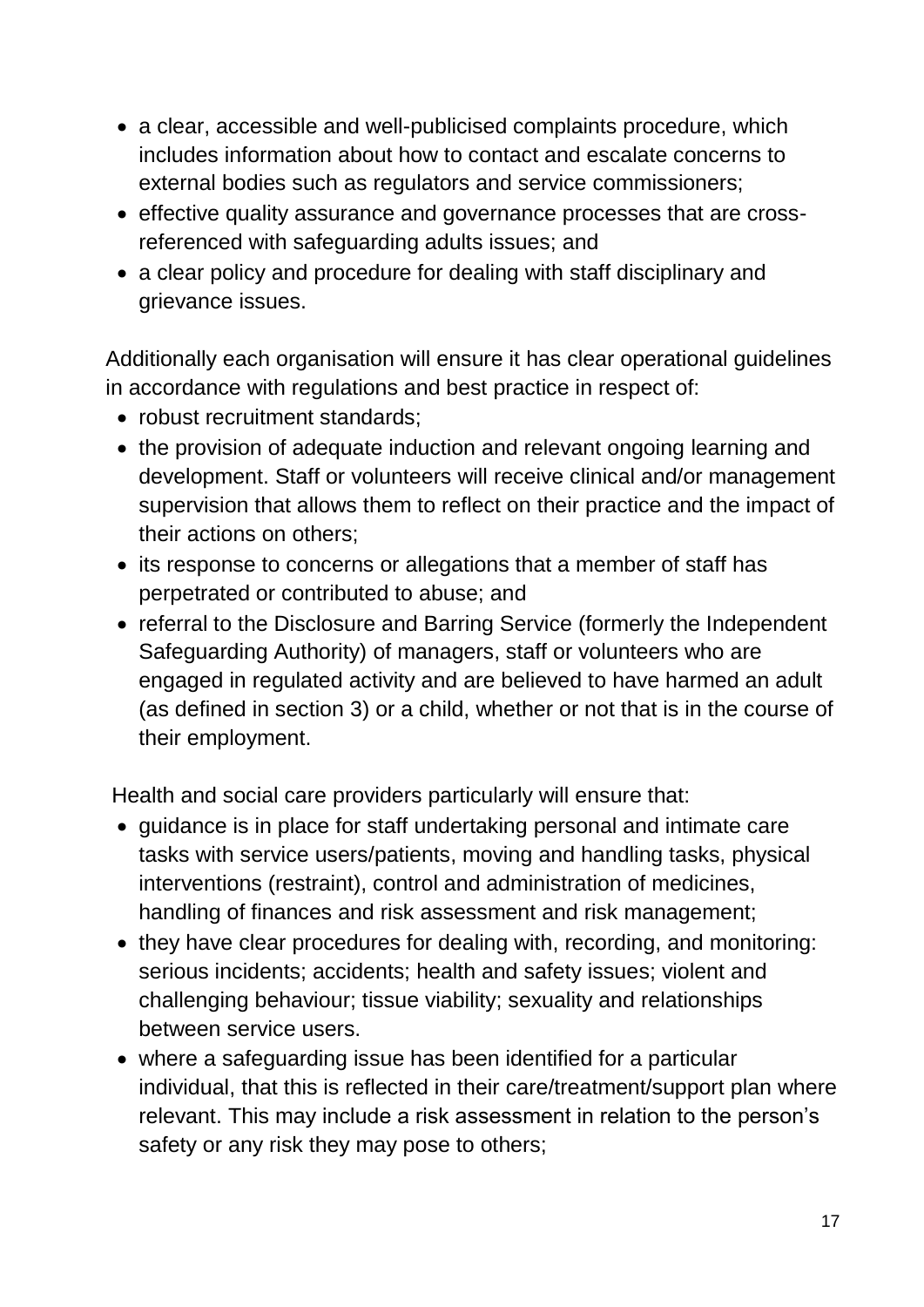methods for addressing identified risks will be clearly documented and where appropriate joint risk assessment processes will be used.

Commissioners and regulators of health and social care services will:

- regularly audit risk of harm and require providers to address any issues identified - where there are a series of minor incidents a review may need to be carried out. In both cases, where necessary, subsequent recourse to the safeguarding route will be taken;
- actively liaise with each other and safeguarding adults leads (see page 21), making regular assessments of the ability of service providers to effectively safeguard users – they will use these assessments as a key factor in their decision making.

Organisations will carry out regular reviews of incidents not referred to the safeguarding adults procedures. If as a result of these reviews safeguarding adults concerns come to light, these should be shared on a multi-agency basis as per this policy and procedure.

The NSAB has a multi-agency protocol for reviewing serious cases (**Safeguarding Adults Reviews**) to ensure that the necessary lessons are learned to improve responses in all agencies and strengthen the multiagency partnership.

# **7. Key roles and responsibilities**

Whilst Newcastle City Council has the lead responsibility for co-ordinating the multi-agency response to concerns of abuse or neglect, safeguarding adults is everyone's responsibility. This section explains the roles and responsibilities of particular individuals or organisations in safeguarding adults.

# **The adult who has been abused or is at risk of abuse**

In safeguarding situations the adult who has been abused, or is at risk of abuse, must be involved from the beginning of the Safeguarding Adults Enquiry (unless there are exceptional circumstances that would increase the risk of abuse). Where possible, their consent should be sought prior to the concerns being shared on a multi-agency basis. The adult's (or their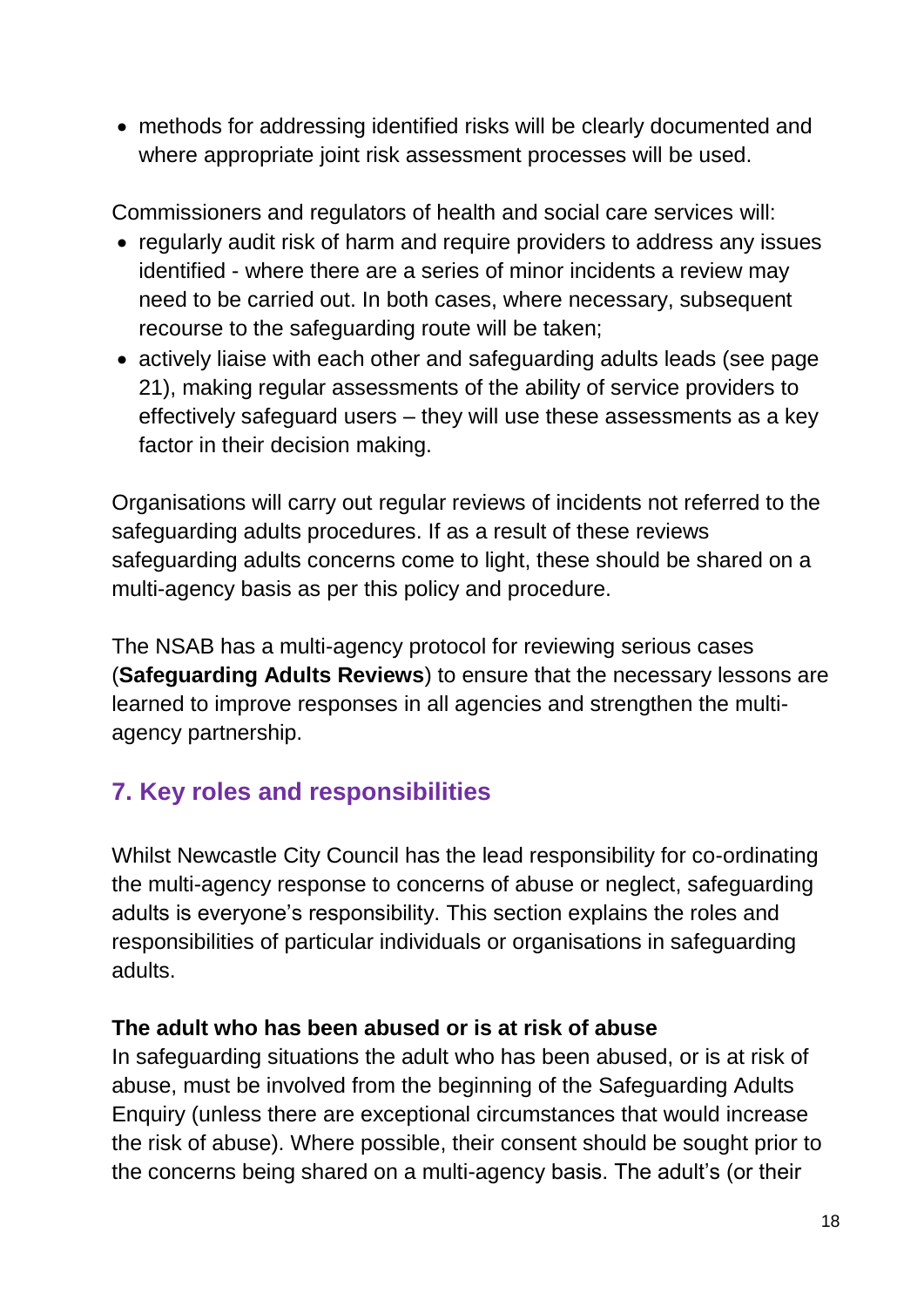representative's) opinions and desired outcomes from the safeguarding adults process must be sought and considered as part of the ongoing Safeguarding Adults Enquiry. The adult (or their representative) must be included throughout the process and at the conclusion a check must be made to establish whether their desired outcomes have been met.

# **Family members or friends of the adult who has been abused or is at risk of abuse**

Family, friends and other relevant people who are not implicated in the allegation of abuse often have an important part to play in the safeguarding adults process, and can provide valuable support to the individual. In some cases they can also assist in managing the risk.

Where the adult has mental capacity, involvement of family, friends or informal carers should be agreed with the adult themselves. If the adult does not have mental capacity, family and friends must be consulted in accordance with the principles of the MCA 2005.

The local authority has a duty to involve an appropriate person to facilitate an adult's involvement in the safeguarding adults process if it is deemed that they would have substantial difficulty in participating themselves. In most circumstances this is likely to be either a family member/friend or an advocate (see Advocacy section below).

A record should be made of the decision to consult or not to consult family and friends with reasons being given and recorded.

#### **Advocacy**

As part of the safeguarding adults process consideration must be given to whether the adult may benefit from the support of an independent advocate.

Where a person has "substantial difficulty" in participating in the safeguarding adults process (and there is no other appropriate person to assist them) independent advocacy must be arranged by the local authority under the Care Act 2014<sup>6</sup>.

**.** 

<sup>6</sup> Care Act Section 68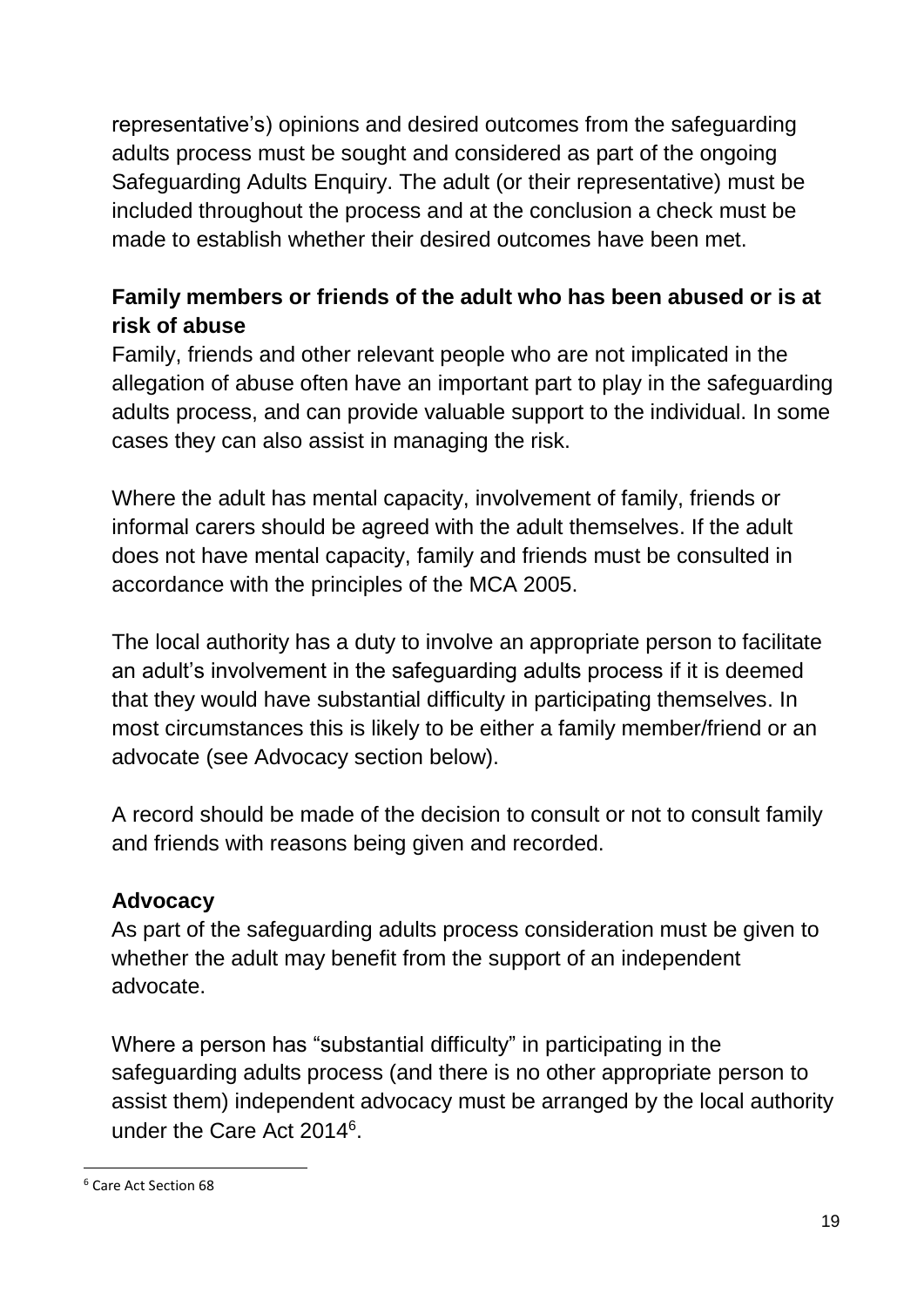Advocates should be invited to safeguarding adults meetings (other than in exceptional circumstances e.g. where the relationship between the adult and the advocate is considered abusive), either accompanying the adult or attending on their behalf, to represent the person's views and wishes.

#### **Front line staff/volunteers**

Operational staff/volunteers are responsible for identifying and responding to allegations of abuse. They need to understand what constitutes abuse or neglect and what an initial response to a suspicion or allegation should be.

#### **Managers**

The roles and responsibilities of all managers are:

- to ensure the alleged victim is made safe and to preserve any evidence relating to the abuse;
- to ensure that any member of staff or volunteer who may have caused harm is not in contact with the alleged victim, other service users or others who may be at risk;
- to ensure that safeguarding adults referrals are raised as appropriate;
- to ensure that appropriate information is provided in accordance with local policy guidance and timeframes.

The primary responsibility for co-ordinating information in response to a safeguarding adult concern is Newcastle City Council but the investigation or enquiries into the concerns may be undertaken by another organisation (e.g. the Police, commissioners, provider organisations, the Care Quality Commission or community and voluntary sector organisations). All managers in all organisations have a key role to play.

Managers have a central role in ensuring high standards of practice and that practitioners are properly equipped and supported.

Managers need to develop good working relationships with their counterparts in other agencies to improve cooperation locally and swiftly address any differences or difficulties that arise between front line staff/volunteers.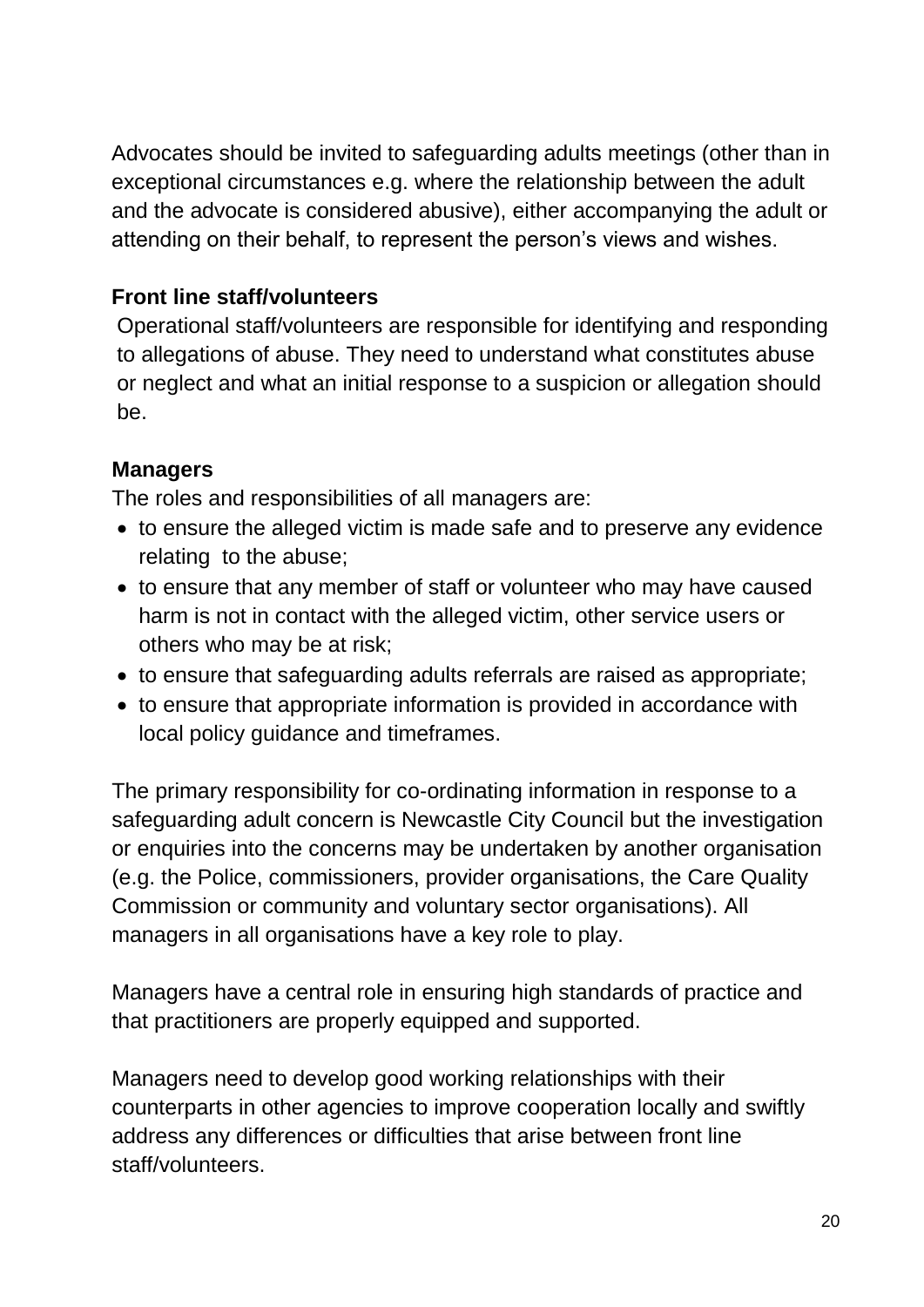All managers should ensure that they:

- make staff/volunteers aware of their duty to report any allegations or suspicions of abuse to their line manager, or if the line manager is implicated, to another responsible person or to the local authority, and the procedure for doing so;
- meet their legal responsibilities, to ensure compliance with registration, outcomes and guidance on compliance, quality, safeguarding and safety standards.

Each member of the NSAB should have a **safeguarding adults lead**  responsible for the management and oversight of individual complex cases and coordination where allegations are made or concerns raised about a person, whether an employee, volunteer or student, paid or unpaid. Other organisations, who are not a member of the NSAB, should consider appointing a safeguarding adults lead who would be champion for safeguarding adults in their agency or service.

# **Senior Managers**

Each agency should identify a senior manager to take a lead role in the organisational and inter-agency arrangements, including the NSAB (where their organisation is a member).

# **Newcastle City Council**

Newcastle City Council has the lead role in co-ordinating the multi-agency approach to safeguard adults. This includes the co-ordination of the application of this policy and procedures, co-ordination of activity between organisations, review of practice, facilitation of joint training, dissemination of information and monitoring and review of progress within the local authority area.

The annual report of the NSAB will be reported to full Council, Wellbeing for Life Board and Health Scrutiny Committee where members will have the opportunity to review and challenge the work undertaken or planned. In addition to this strategic co-ordinating role, Newcastle City Council's Adult Social Care department have responsibility for co-ordinating the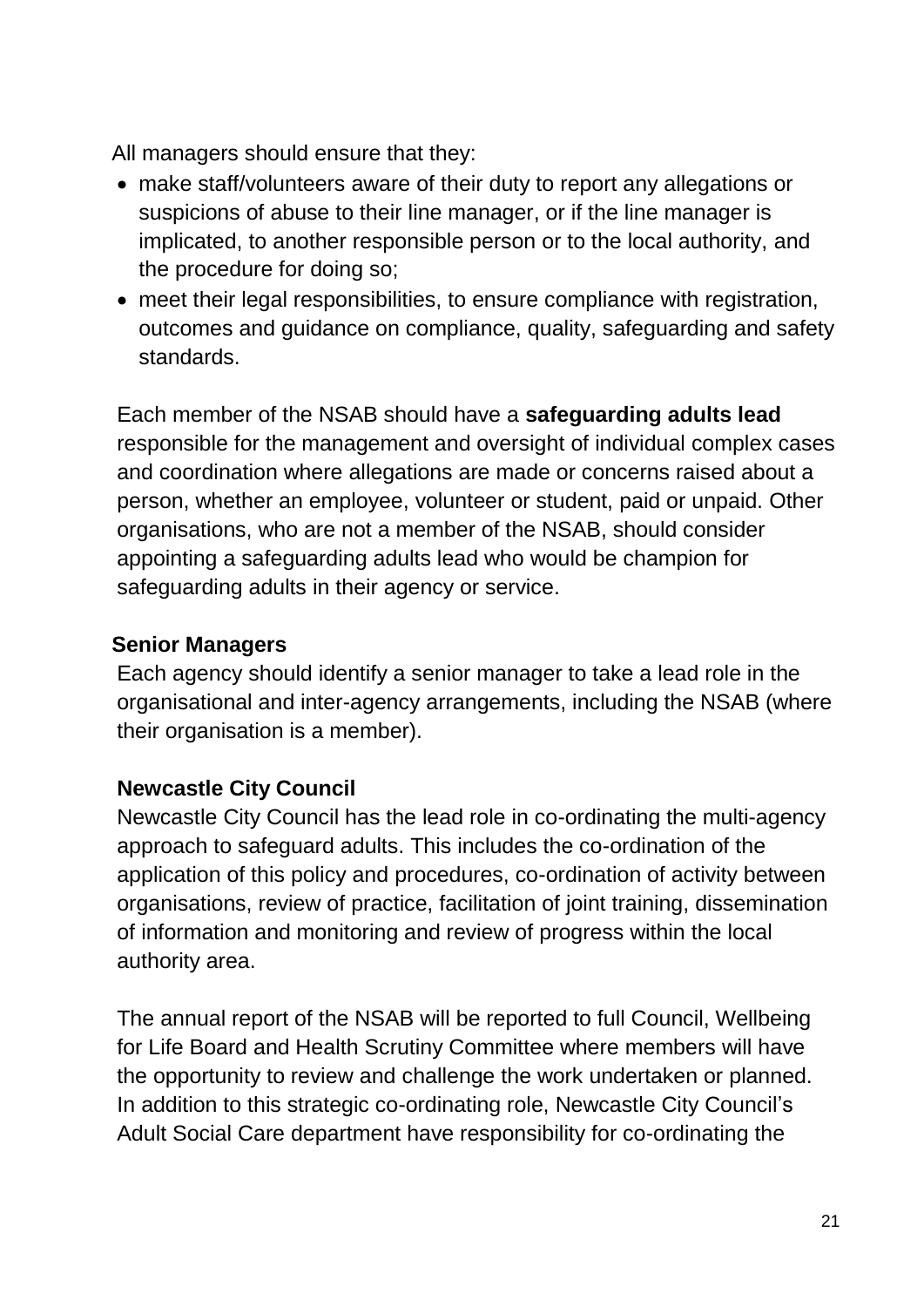action taken by organisations in response to concerns that an adult is being, or is at risk of being, abused or neglected.

# **Elected Members (Newcastle City Council)**

Local authority members need to have a good understanding of the range of abuse and neglect issues that can affect adults in vulnerable situations and of the importance of balancing safeguarding with empowerment.

Elected members need to understand proportionate interventions, the dangers of risk adverse practice and the importance of upholding human rights.

Elected members should be informed of any critical, local issues, whether of an individual nature or matters affecting a service or a particular part of the community.

An elected member will be invited to be a participating observer of the NSAB.

The Health Scrutiny Committee will play a valuable role in assuring local safeguarding measures and ensuring that the NSAB is accountable to local communities.

# **Director for People (Newcastle City Council)**

The Director for People (the designated Director of Adult Social Services) has a particularly important role to play in adult safeguarding as they are the Chief Officer within the Lead Agency. The Director has the responsibility to ensure that statutory requirements and other national standards are met.

#### **Other Chief Officers/Chief Executives**

Chief Officers/Chief Executives should support and promote the development of initiatives to improve the prevention, identification and response to abuse and neglect. They need to be aware of and respond to national and local developments.

#### **Service Manager, Safeguarding Adults (Newcastle City Council)**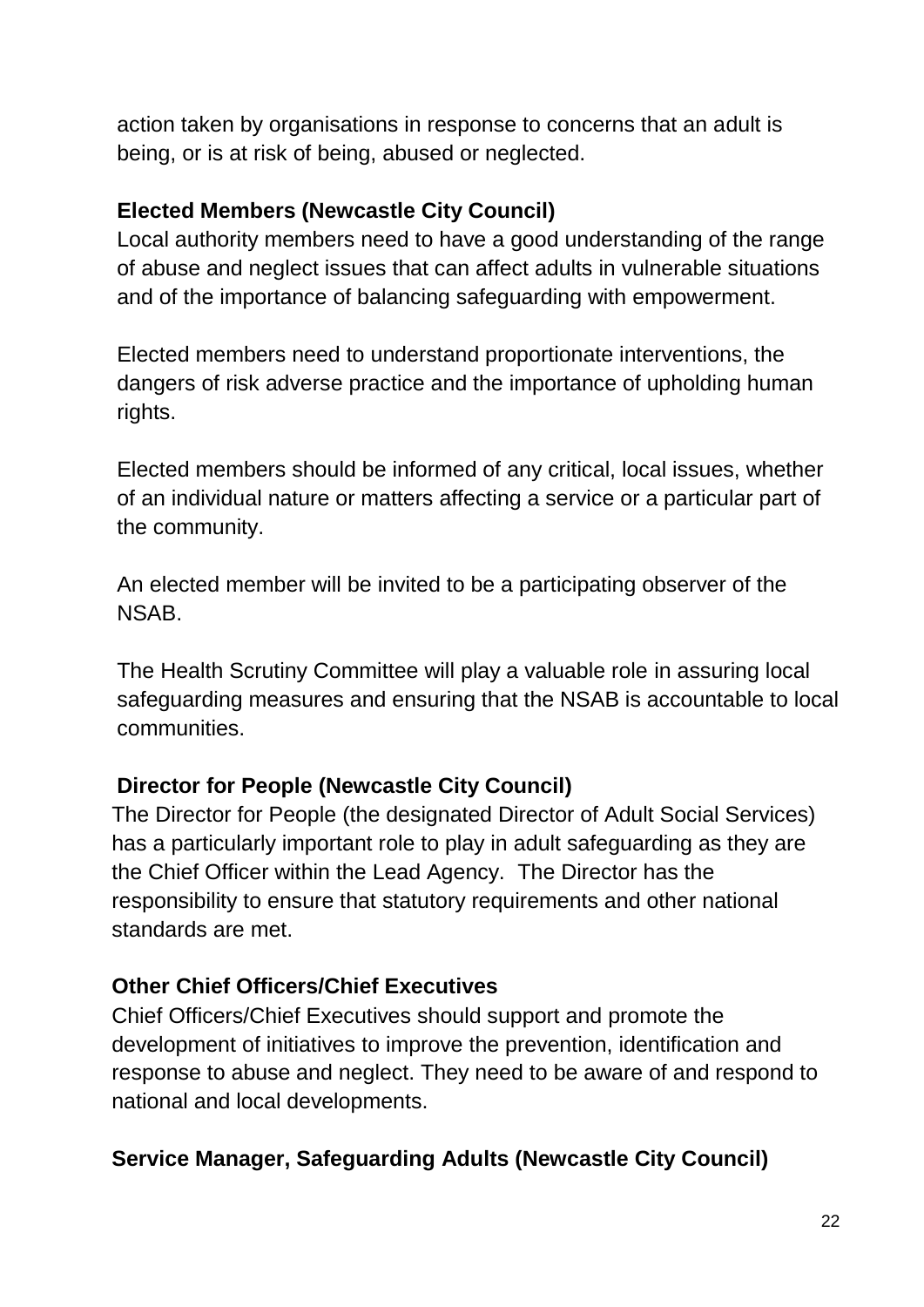The Service Manager, Safeguarding Adults (with the support of staff within the Safeguarding Adults Unit) is responsible for ensuring the effective functioning of the NSAB and safeguarding adults systems in the local authority. They may also advise in complex cases.

The Service Manatger, Safeguarding Adults is the lead for safeguarding adults in the local authority and as such, will liaise closely with the Local Authority Designated Officer (LADO) for children as well as other local authority safeguarding adult leads in the region.

# **Safeguarding Adults Managers (Newcastle City Council)**

Safeguarding Adults Managers (either Team Managers from Adult Social Care or Managers from the Safeguarding Adults Unit) have a lead coordinating and decision-making role in relation to individual cases.

The Safeguarding Adults Manager has overall responsibility to ensure that:

- Safeguarding Adults Enquiries (Section 42, Care Act 2014) are coordinated effectively;
- the action being taken by organisations is co-ordinated and monitored;
- the adult who has been abused or is at risk of abuse is involved in all decisions that affect their daily life as far as possible;
- those who need to know are kept informed;
- a decision is made in consultation with other relevant organisations to instigate or continue with a Safeguarding Adults Enquiry;
- a multi-agency meeting or discussion is held to determine how the Safeguarding Adults Enquiry will be conducted and who will conduct any investigation, and that decisions are recorded and copied to relevant organisations;
- if required, further safeguarding adults meetings are convened and chaired;
- a record is made of the decisions taken and this information is circulated to all relevant organisations;
- if required, a Safeguarding Adults Plan is agreed with the adult if they have mental capacity to participate in this, or in the best interests of the person if they have been assessed not to have mental capacity;
- all safeguarding documentation is completed including monitoring information.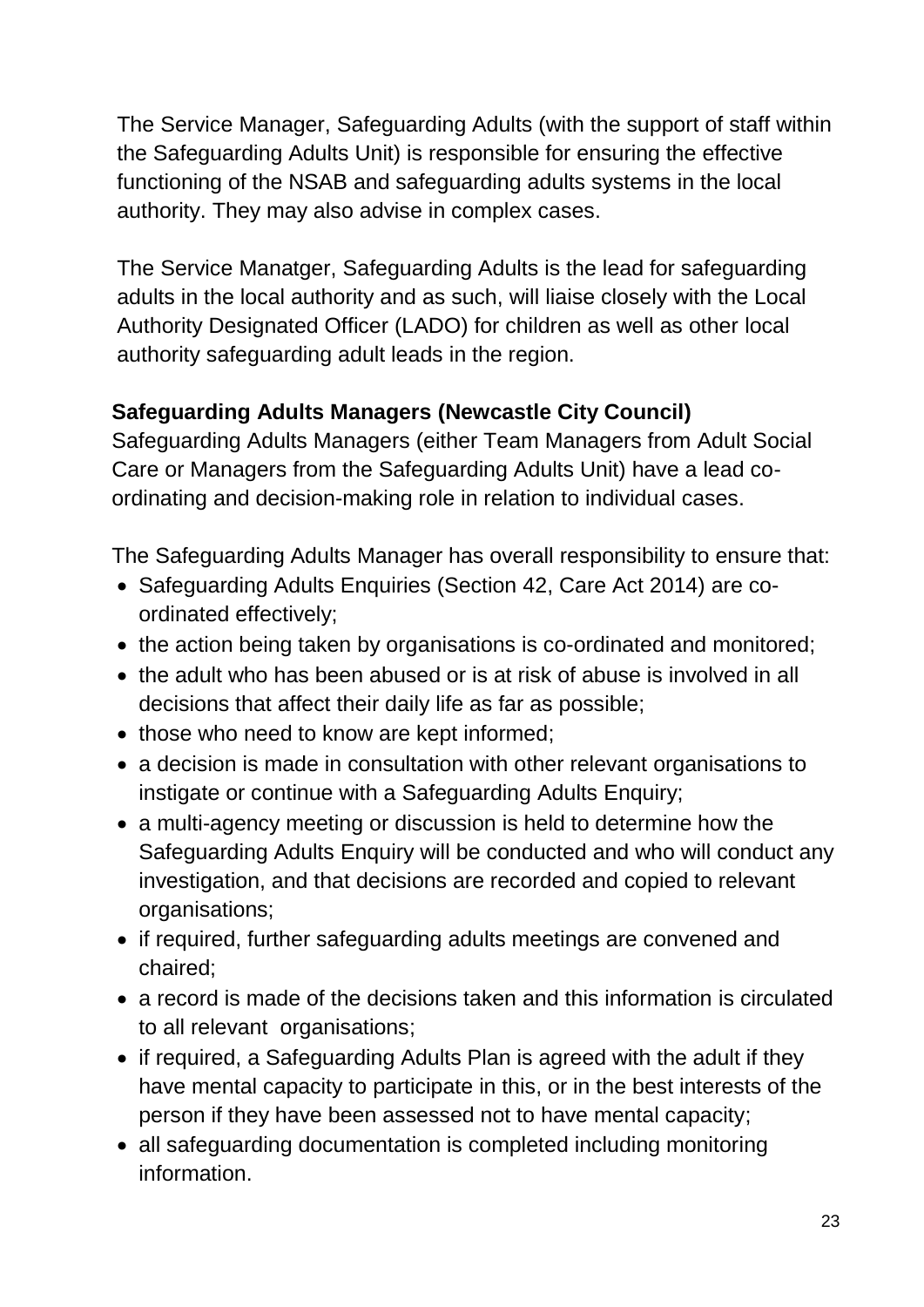# **Emergency Duty Team (Newcastle City Council)**

The Emergency Duty Team (EDT) operates out of normal working hours, at weekends and over statutory holidays. If a safeguarding adults referral is made to EDT which indicates an immediate or urgent risk, the officer receiving the referral will take any steps necessary to protect the adult including ensuring emergency medical treatment has been arranged, contacting the Police and taking any other action to ensure that the adult is safe.

A member of EDT would not be responsible for coordinating a Safeguarding Adults Enquiry. Whether or not any immediate action is necessary, the out of hours worker will record the facts concerning the alleged abuse or neglect and pass all relevant information to Community Health and Social Care Direct to be dealt with on the next working day.

In a situation where staff who work for other organisations out of hours, become aware that an adult is being abused or at risk of abuse and the situation does not indicate an immediate risk of harm, staff should refer to the local authority on the next working day.

#### **NHS Services**

NHS staff and services come into contact with a large number of adults covered by this safeguarding adults policy and procedure.

NHS Newcastle Gateshead CCG and NHS England are in the best position to ensure that NHS providers and services, such as The Newcastle upon Tyne Hospitals NHS Foundation Trust (NUTH), Northumberland Tyne and Wear NHS Foundation Trust (NTW), and North East Ambulance Service NHS Foundation Trust (NEAS) meet their safeguarding adults responsibilities through their commissioning and governance arrangements.

NHS providers must work collaboratively with other statutory, voluntary and charitable organisations to ensure the safety and wellbeing of any person deemed to be at risk. The primary aim is to prevent abuse where possible but, if this fails robust procedures must be in place for the effective management and investigation of incidents of abuse.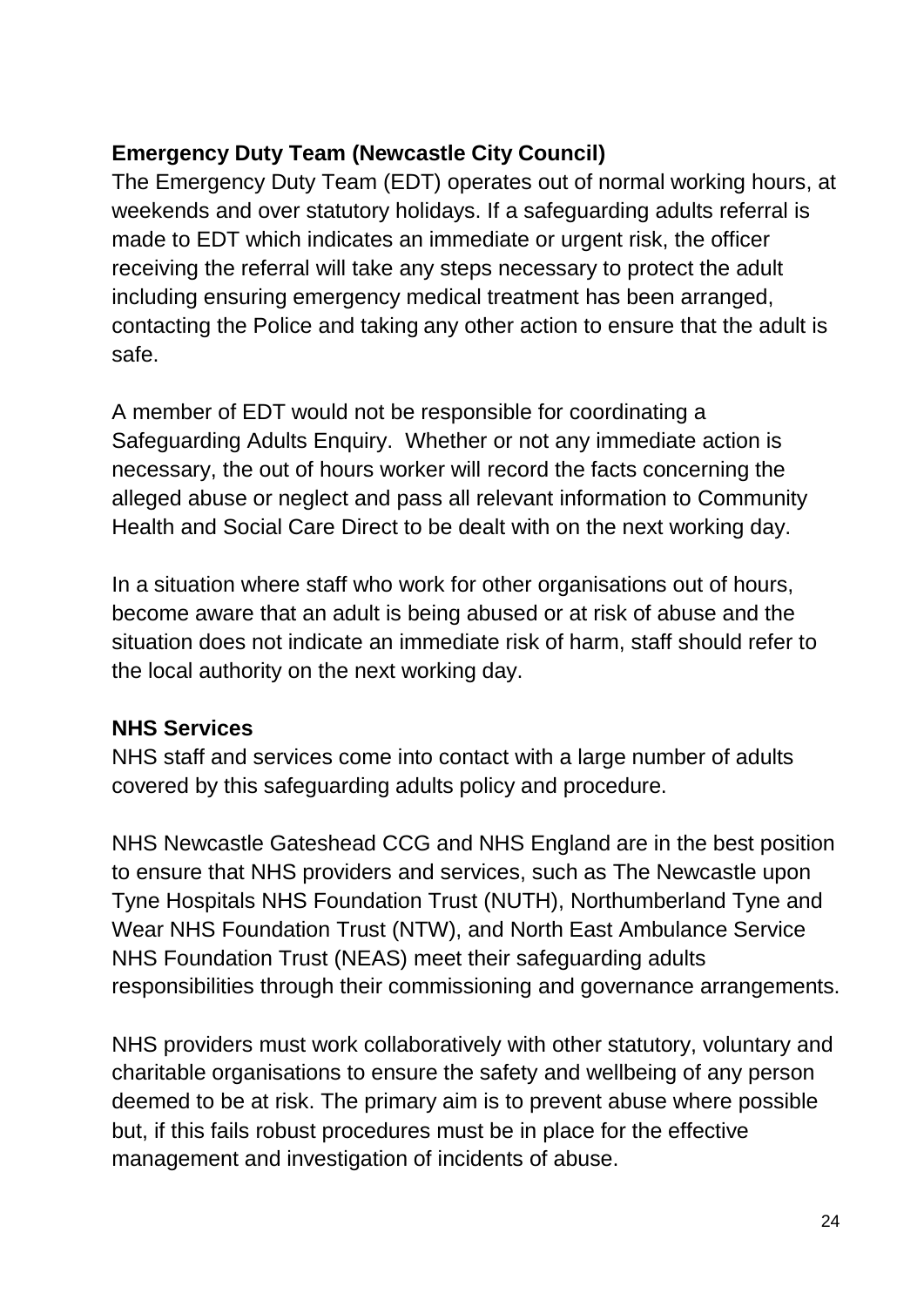GPs have a significant role in safeguarding adults. This includes:

- making safeguarding adults referrals should they suspect or know of abuse, in line with this policy and associated procedures.
- playing an active role in the Safeguarding Adults Enquiry.

NHS Newcastle Gateshead CCG and NHS England should make sure that effective training and reporting systems are in place to support GPs and GP practices in safeguarding adults work.

NEAS staff may be the first professionals on the scene and their actions and recording of information may be crucial to subsequent enquiries.

# **Northumbria Police**

Northumbria Police play a critical role in safeguarding adults. The Police can protect adults from abuse and neglect, bring perpetrators to justice and provide information and intelligence where an adult is at risk. Northumbria Police must work very closely with partner agencies to ensure effective information sharing, risk assessment and decision-making takes place every time an incident of abuse is reported via this multi-agency policy and procedure.

Where criminal proceedings are deemed inappropriate Northumbria Police will work closely with partners to identify the most suitable course of action. Where a criminal offence appears to have been committed, Northumbria Police will be the lead investigating agency and will direct investigations in line with legal and other procedural protocols. Where Northumbria Police are the lead investigating agency they will work closely with the local authority and other partner agencies in line with this policy and associated procedures to ensure that the identified risks are acted on and a risk management and Safeguarding Adults Plan is agreed at an early stage.

The Police lead on and coordinate the MAPPA (with the National Probation Service) and Multi-Agency Risk Assessment Conference (MARAC) processes.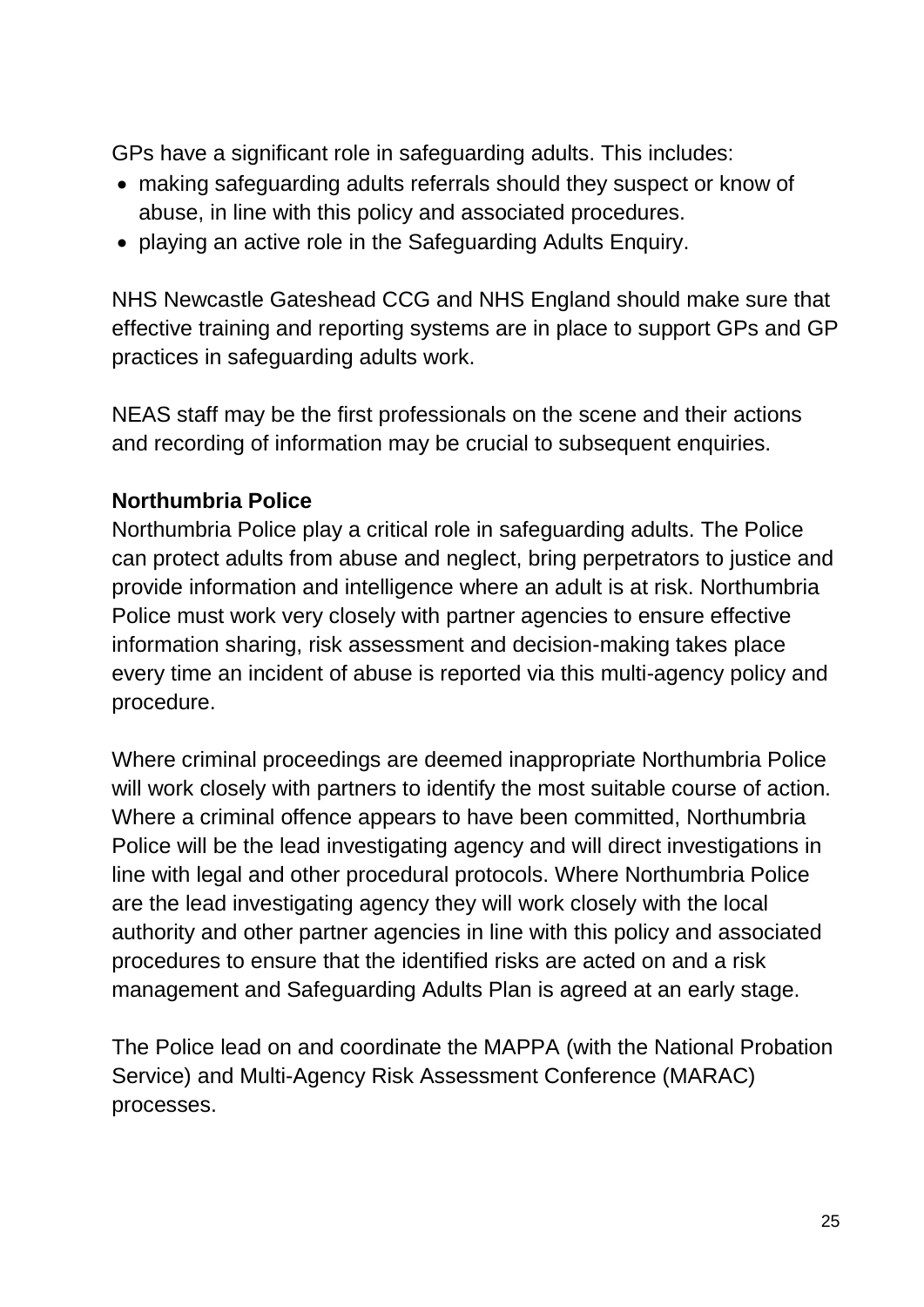There are now special measures that can be put into place to help vulnerable people through the court process e.g. appointing intermediaries to support vulnerable victims through the court process and achieve the best possible evidence in interviews. The Police will discuss these special measures with victims at the earliest stage possible in the investigation. The Police will liaise with support networks such as Victim First, Independent Domestic Violence Advisors and Independent Sexual Violence Advisors.

#### **National Probation Service and Northumbria Community Rehabilitation Company**

The National Probation Service is the statutory criminal justice service that supervises high-risk offenders released into the community. In particular, the Service contributes to the local MAPPA procedures to help reduce the reoffending behaviour of sexual and violent offenders, so as to protect the public and previous victims from serious harm.

Northumbria Community Rehabilitation Company is responsible for the majority of other probation services across Northumbria. This includes Community Payback, offending behaviour programmes and supervision sessions, where structured programmes of work are undertaken to challenge attitudes, address lifestyle issues and improve victim awareness.

Although the focus of the National Probation Service and Northumbria Community Rehabilitation Company is on those who cause harm, they are also in a position to identify offenders who are either at risk from abuse or who pose a risk to other adults and to take steps to reduce this risk in line with the principles of this policy and procedure.

# **Care Quality Commission**

The Care Quality Commission (CQC) has a role in identifying situations that give rise to concern that a person using a regulated service is or has been at risk of harm, or may receive an allegation or complaint about a service that could indicate potential risk of harm to an individual or individuals. The CQC should make a safeguarding adults referral as per this policy and procedure.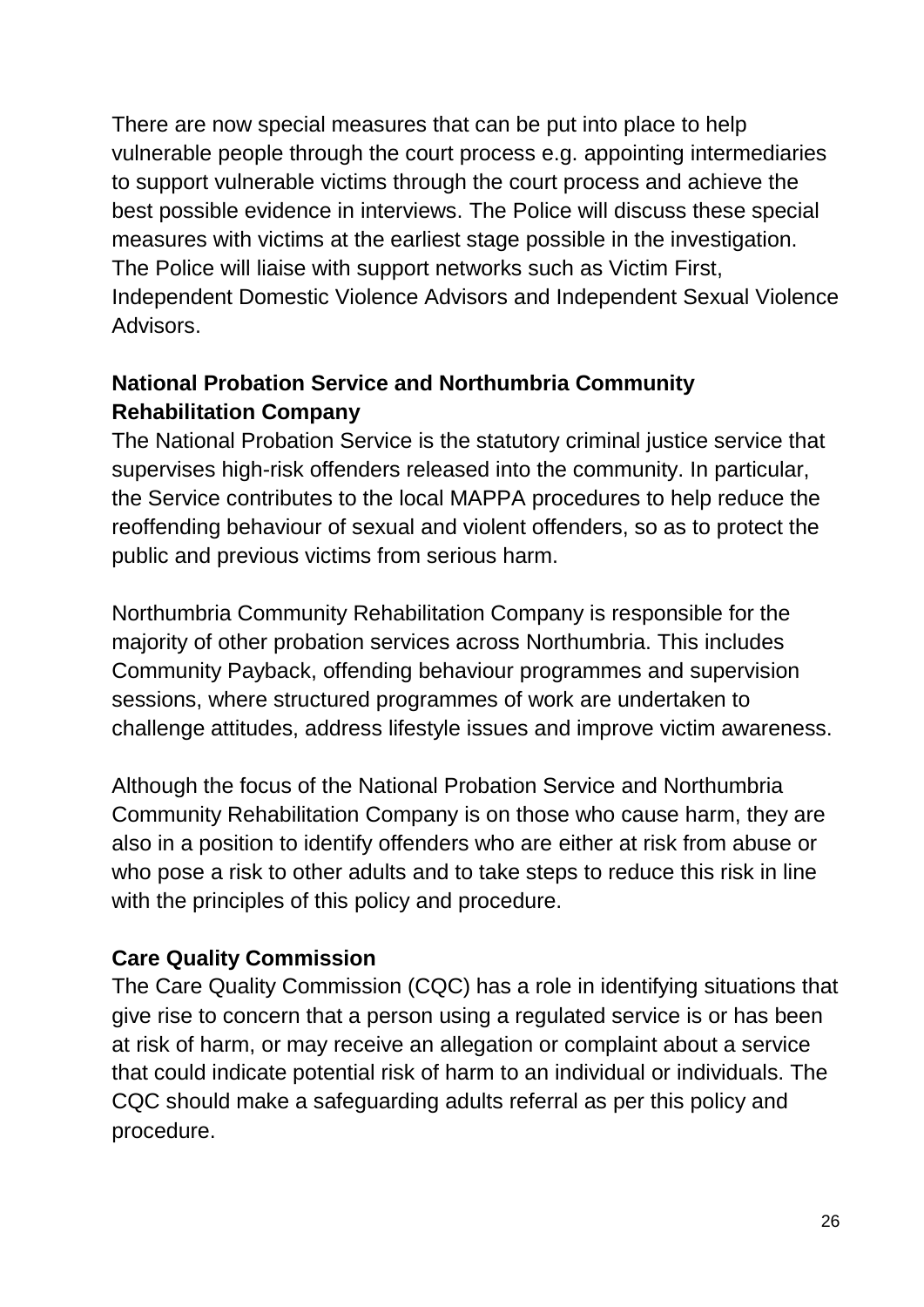The CQC will be directly involved with the Safeguarding Adults Enquiry where:

- one or more registered people are directly implicated;
- urgent or complex regulatory action is indicated; or
- a form of enforcement action has been commenced or is under consideration in relation to the service involved.

#### **Service providers**

All service providers, including the independent sector, voluntary and community sector, housing and housing support providers have a responsibility to identify concerns of abuse and neglect and participate in the safeguarding adults process to stop or prevent abuse happening.

Each provider should have clear operational policies and procedures in place that reflect the multi-agency policy and procedures.

Where a provider contracts with a third party, the contract will have specific clauses referencing safeguarding adults and the relevant roles and responsibilities.

#### **Commissioners**

Commissioners of services are crucial to safeguarding adults work. As well as playing a key role in preventing abuse (see section 6), they must be involved in the Safeguarding Adults Enquiry where they commission or fund an organisation that is implicated in alleged abuse.

Safeguarding Adults Managers must inform commissioners of concerns in these situations and ensure they are invited to safeguarding adults meetings as commissioners may have information essential to robust decision-making and risk assessment.

#### **Complaints and Patients Advice and Liaison Service**

If a complaint indicates that an adult is being abused or is at risk of abuse, the complaints officer should make a safeguarding adults referral under this policy and associated procedures. The complaints officer and Safeguarding Adults Manager should make a joint decision about suspending all or parts of the complaints investigation until safeguarding adults procedures have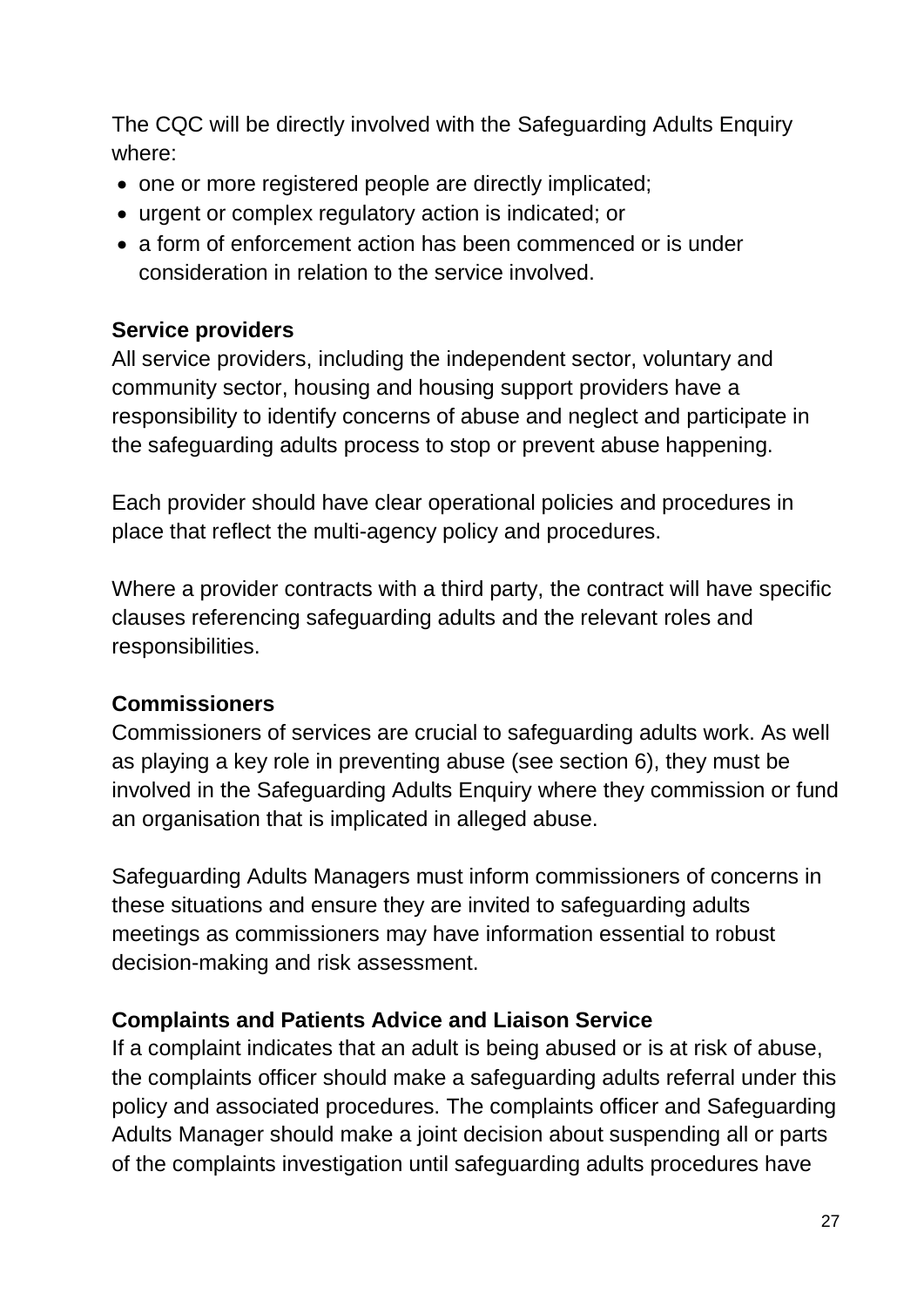concluded (where this would compromise the Safeguarding Adults Enquiry).The complainant would be informed of this course of action and the reason for it.

Patient Advice and Liaison Service (PALS) staff should be in a position to recognise that a concern raised by a patient, carer or friend could indicate that a person is at risk of abuse or neglect. They should raise this concern within their own safeguarding/complaints policy. This policy will in turn ensure that appropriate action is taken.

#### **The Coroner**

Coroners are independent judicial officers who are responsible for investigating violent, unnatural deaths, sudden deaths of unknown cause, deaths whilst a person is subject to a Deprivation of Liberty and deaths in custody, which must be reported to them. The coroner may have specific questions arising from the death of an adult (as defined in section 3). These are likely to fall within one of the following categories:

- where there is an obvious and serious failing by one or more organisations;
- where there are no obvious failings, but the actions taken by organisations require further exploration/explanation;
- where a death has occurred and there are concerns for others in the same household or other setting (such as a care home);
- where a death falls outside the requirement to hold an inquest but followup enquiries/actions are identified by the coroner or his or her officers.

In the above situations, the NSAB will consider instigating a **Safeguarding Adults Review**. This procedure will be agreed with the coroner.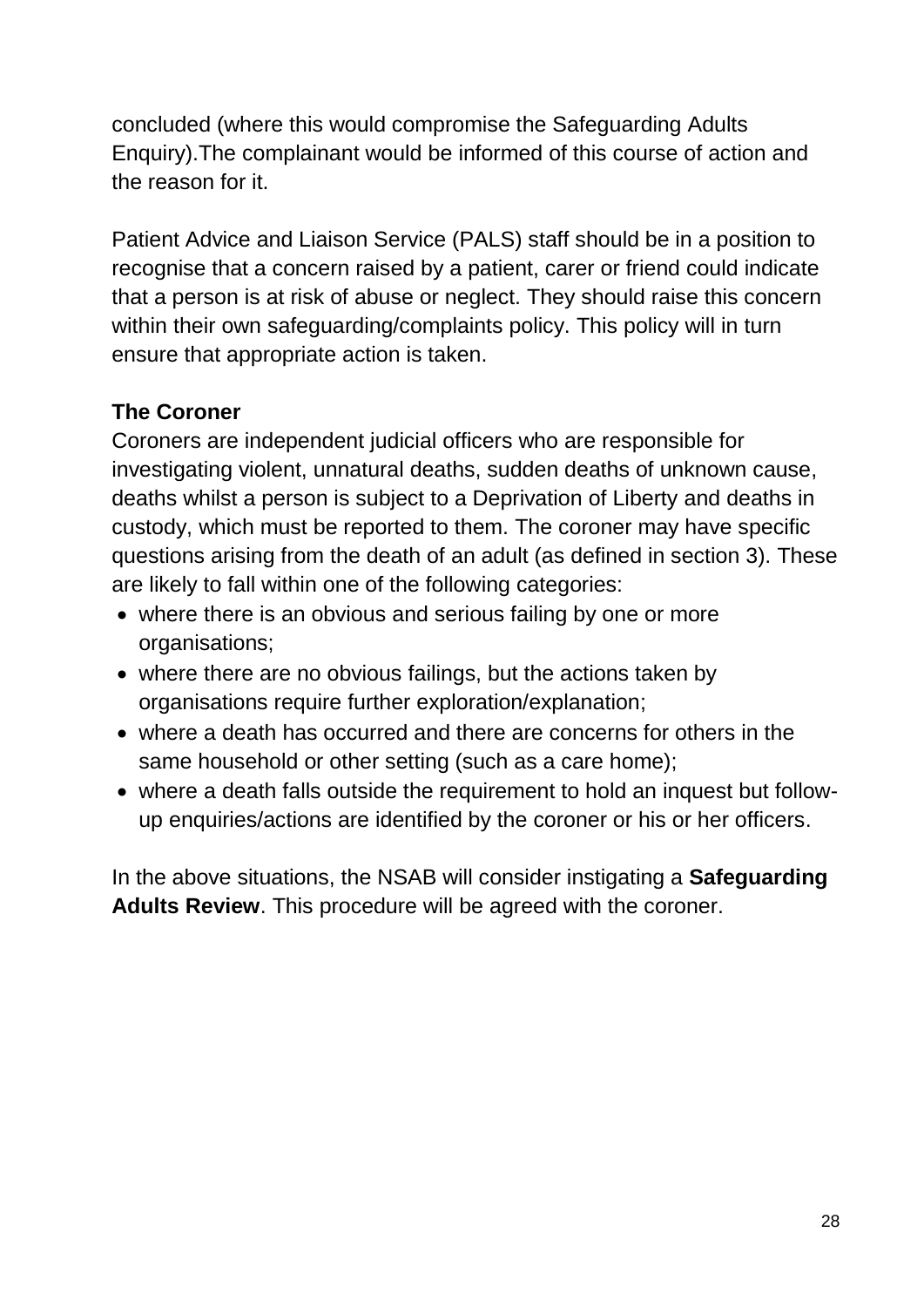# **8. Related policies and procedures**

There are numerous policies, procedures and frameworks that are related to safeguarding adults work. This section does not provide a definitive overview of those. It intends to highlight the most important and in particular those with specific local application.

#### **Domestic Abuse**

Domestic abuse is 'any incident or pattern of incidents of controlling, coercive or threatening behaviour, violence or abuse between those aged 16 or over who are or have been intimate partners or family members regardless of gender or sexuality'. Domestic abuse can be reported to Northumbria Police to the Domestic Abuse Helpline (0800 066 5555) or 999 in an emergency.

High risk domestic abuse cases should be considered by the Multi-Agency Risk Assessment Conference (MARAC). The MARAC is a fortnightly conference chaired by the Police which considers domestic abuse cases where there is a high risk of harm.

Forced marriage and honour based violence are forms of domestic abuse. In forced marriage, one or both spouses do not (or in some cases, cannot) consent to the marriage and duress is involved. Honour based violence includes a variety of acts of criminal violence, perpetrated because there is a belief that the person has, or allegedly has undermined what the family or community believes to be the correct code of behaviour. Both forced marriage and honour based violence require careful and sensitive handling as often there may be only one chance to speak to potential victim and save a life<sup>7</sup>. There is specific local guidance for dealing with cases of forced marriage or honour based violence where the victim is an adult with care and support needs.

# **Multi-Agency Public Protection Arrangements (MAPPA)**

Regular meetings are held between Northumbria Police, National Probation Service, prison services and other partners to manage violent and sexual offenders and protect the public.

**<sup>.</sup>**  $7$  The "one chance rule" – Multi-agency practice guidance: Handling cases of forced marriage, 2014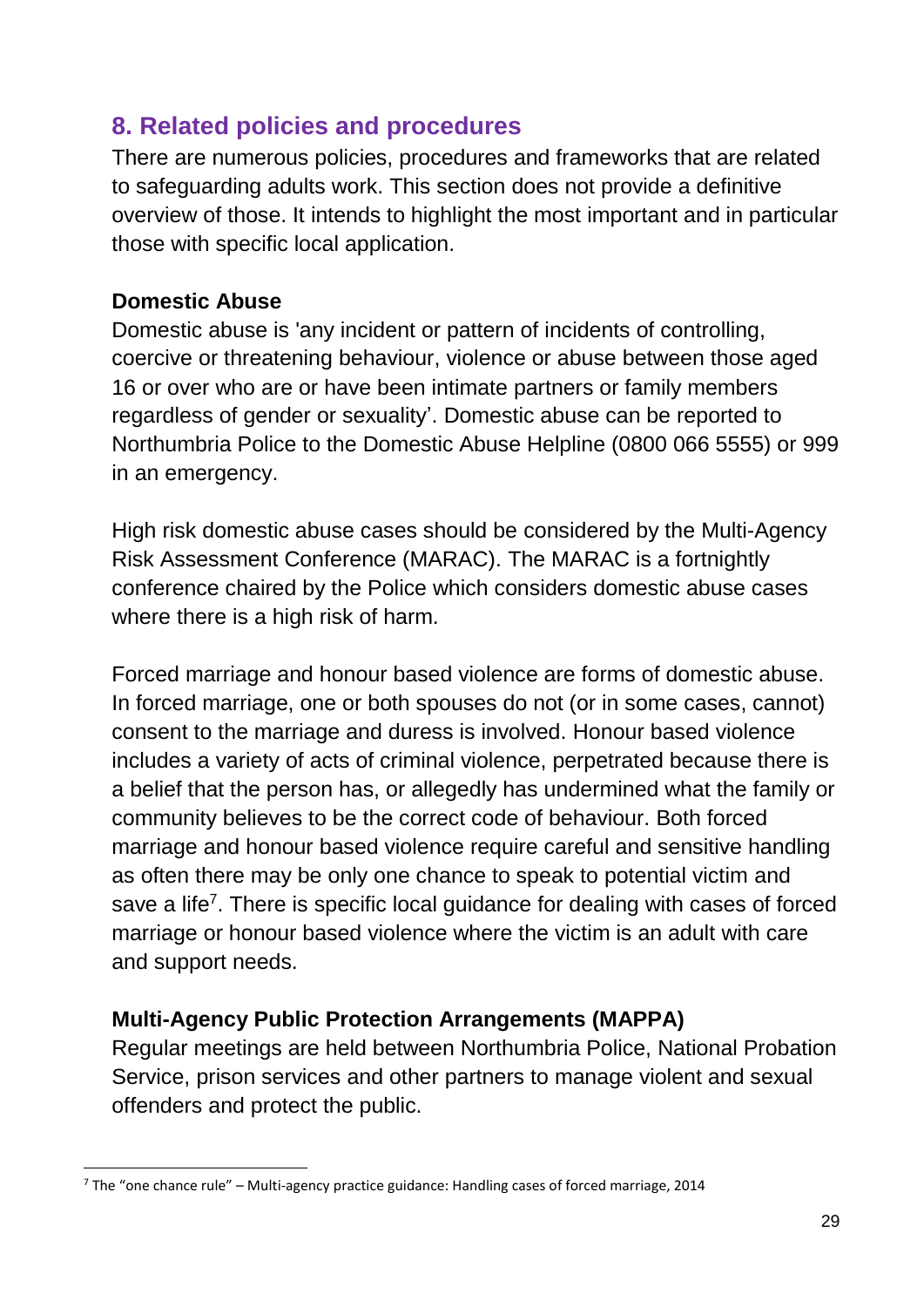Occasionally perpetrators of abuse considered under this policy and procedure will also need to be considered under **MAPPA arrangements**.

#### **Counter-terrorism**

There is a local procedure in place to protect people who may be vulnerable to radicalisation to extreme views. This is called the Prevent Framework. Where there is a concern that an adult (meeting the criteria in section 3) is being radicalised a safeguarding adults referral should be made as per this policy and procedure. In an emergency dial 999.

#### **Hate Crime**

Hate crime involves any criminal offence which is perceived, by the victim or any other person, to be motivated by hostility or prejudice based on a personal characteristic. The definition covers five main strands: disability; gender-identity; race; religion or faith and sexual orientation. Hate crime in Newcastle can be reported to ARCH (0800 032 32 88) or to Northumbria Police (101).

"Mate Crime" is a form of disability hate crime which happens when someone 'makes friends' with a person and goes on to abuse or exploit that relationship. The founding intention of the relationship, from the point of view of the perpetrator, is likely to be criminal. The relationship is likely to be of some duration and, if unchecked, may lead to a repeat and worsening abuse. There have been a number of Safeguarding Adults Reviews/Serious Case Reviews involving this type of abuse.

Where the victim of hate or mate crime is an adult at risk, safeguarding adults procedures should be used. This is regardless of whether the threshold for a crime has been met.

# **Safeguarding Children**

Local child protection procedures apply to people who have yet to reach their 18<sup>th</sup> birthday. Any concerns about abuse, neglect or the welfare of a child or young person should be reported to the Initial Response Service (0191 277 2500).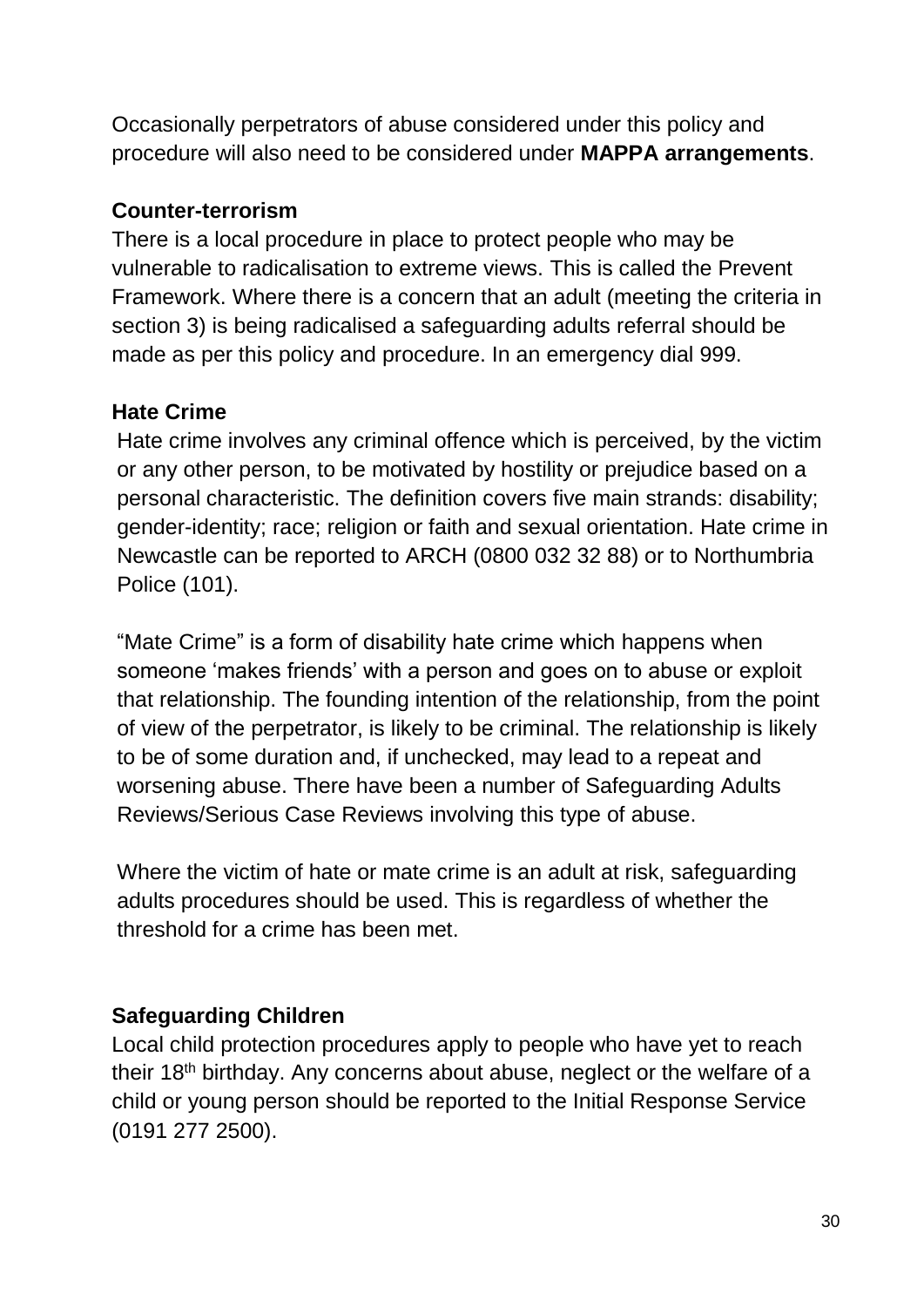There is a **safeguarding transition protocol** in place where a person aged 17.5 years (or above) is subject to safeguarding children procedures to ensure that this is a robust handover to safeguarding adults procedures.

#### **Modern Slavery**

Modern slavery is a type of abuse covered by safeguarding adults procedures. It can manifest itself in different ways (please see page 9). It is often difficult to know the extent or presence of care and support needs in such cases because the victims are often unknown to services. Therefore, safeguarding adults referrals are encouraged for all adult victims of modern slavery in order that their needs can be explored further as part of a safeguarding adults enquiry, rather than initially excluding cases because of the lack of an appearance of care and support needs.

Many of the adult victims identified to date in Newcastle have been vulnerable and have had care and support needs; and this is often the reason they have been targeted by the perpetrators.

Section 52 of the Modern Slavery Act (2015) created a statutory duty for local authorities and the Police to notify the Home Office when they have reasonable grounds to believe that a person may be a victim of slavery or human trafficking. A National Referral Mechanism (NRM) form is used.

The NRM can provide access to initial support, including accommodation, for victims of modern slavery. Adults have to consent to a referral into the NRM but their mental capacity and/or ability to freely consent should be a key consideration for referrers.

Where the victim is aged under 18, referrals should be made via safeguarding children procedures.

As well as making safeguarding referrals, professionals need to identify and manage any immediate risks.

# **9. Dissemination and review**

This policy and associated procedure will be reviewed on a three-yearly basis unless it is identified that changes need to be made before this date.